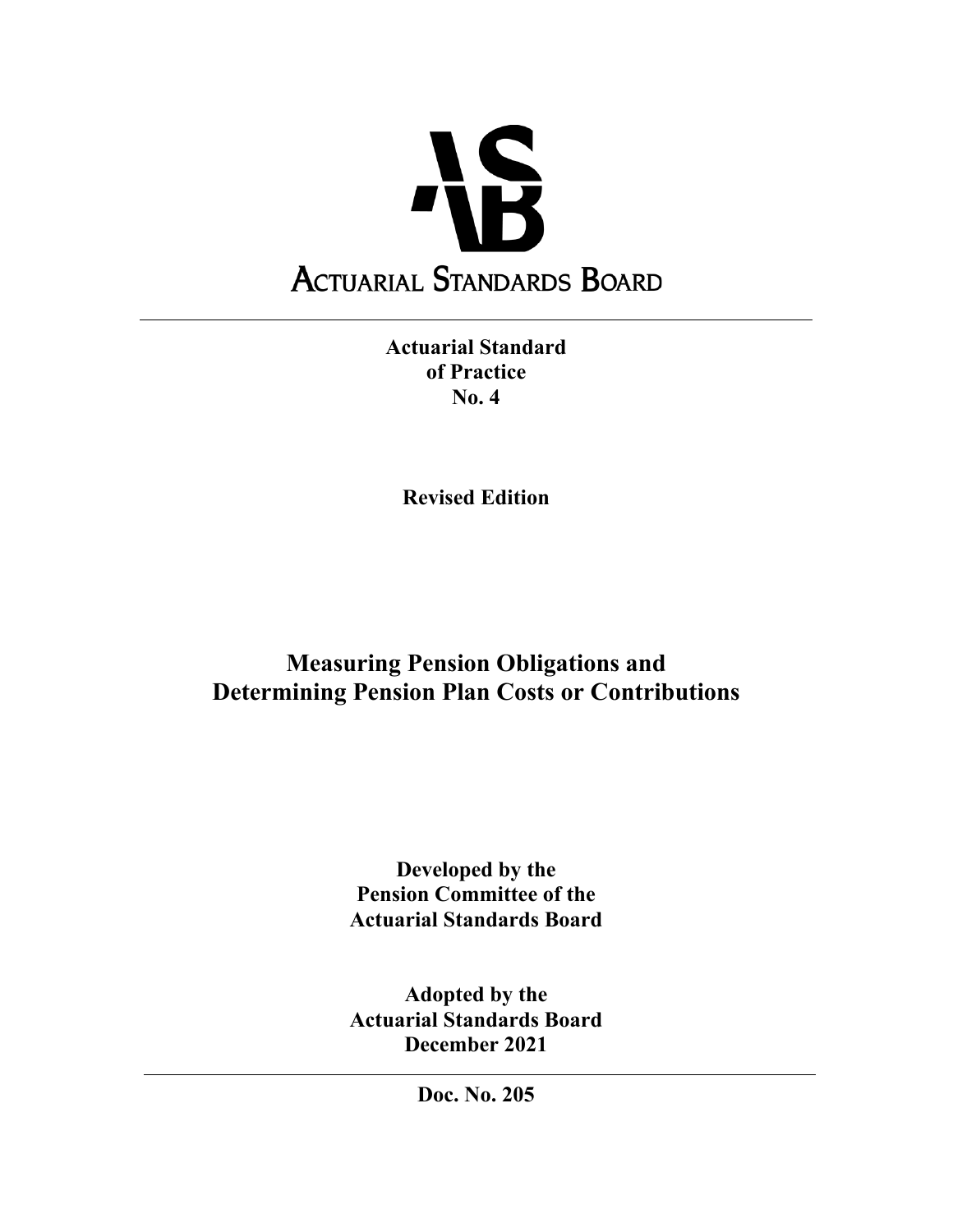## **T A B L E O F C O N T E N T S**

### Transmittal Memorandum iv

## **STANDARD OF PRACTICE**

|                        | Section 1. Purpose, Scope, Cross References, and Effective Date | 1                        |
|------------------------|-----------------------------------------------------------------|--------------------------|
| 1.1                    | Purpose                                                         | $\mathbf{1}$             |
| 1.2                    | Scope                                                           | $\mathbf{1}$             |
| 1.3                    | <b>Cross References</b>                                         | $\overline{c}$           |
| 1.4                    | <b>Effective Date</b>                                           | $\overline{c}$           |
| Section 2. Definitions |                                                                 | 3                        |
| 2.1                    | <b>Actuarial Accrued Liability</b>                              |                          |
| 2.2                    | <b>Actuarial Cost Method</b>                                    |                          |
| 2.3                    | <b>Actuarial Present Value</b>                                  |                          |
| 2.4                    | Actuarial Present Value of Projected Benefits                   |                          |
| 2.5                    | <b>Actuarial Valuation</b>                                      |                          |
| 2.6                    | <b>Actuarially Determined Contribution</b>                      |                          |
| 2.7                    | <b>Amortization Method</b>                                      | 333333334                |
| 2.8                    | <b>Contribution Allocation Procedure</b>                        |                          |
| 2.9                    | <b>Cost Allocation Procedure</b>                                |                          |
| 2.10                   | Expenses                                                        | $\overline{4}$           |
| 2.11                   | <b>Funded Status</b>                                            | $\overline{4}$           |
| 2.12                   | <b>Funding Valuation</b>                                        | $\overline{4}$           |
| 2.13                   | Gain and Loss Analysis                                          | $\overline{\mathcal{A}}$ |
| 2.14                   | Immediate Gain Actuarial Cost Method                            | $\overline{\mathcal{A}}$ |
| 2.15                   | Market-Consistent Present Value                                 | $\overline{\mathcal{A}}$ |
| 2.16                   | <b>Measurement Date</b>                                         | $\overline{\mathcal{A}}$ |
| 2.17                   | Normal Cost                                                     | $\overline{\mathcal{A}}$ |
| 2.18                   | <b>Output Smoothing Method</b>                                  |                          |
| 2.19                   | Participant                                                     |                          |
| 2.20                   | Periodic Cost                                                   |                          |
| 2.21                   | <b>Plan Provisions</b>                                          |                          |
| 2.22                   | Prescribed Assumption or Method Set by Another Party            | 4 5 5 5 5 5 5            |
| 2.23                   | Prescribed Assumption or Method Set by Law                      |                          |
| 2.24                   | Spread Gain Actuarial Cost Method                               | 5                        |
|                        | Section 3. Analysis of Issues and Recommended Practices         | 5                        |
| 3.1                    | Overview                                                        | 5                        |
| 3.2                    | <b>General Procedures</b>                                       | 6                        |
| 3.3                    | Purpose of the Measurement                                      |                          |
|                        | Projected or Point-in-Time Measurements<br>3.3.1                |                          |
|                        | Uncertainty or Risk<br>3.3.2                                    |                          |
| 3.4                    | <b>Measurement Date Considerations</b>                          | 7                        |
|                        | Information as of a Different Date<br>3.4.1                     | 7                        |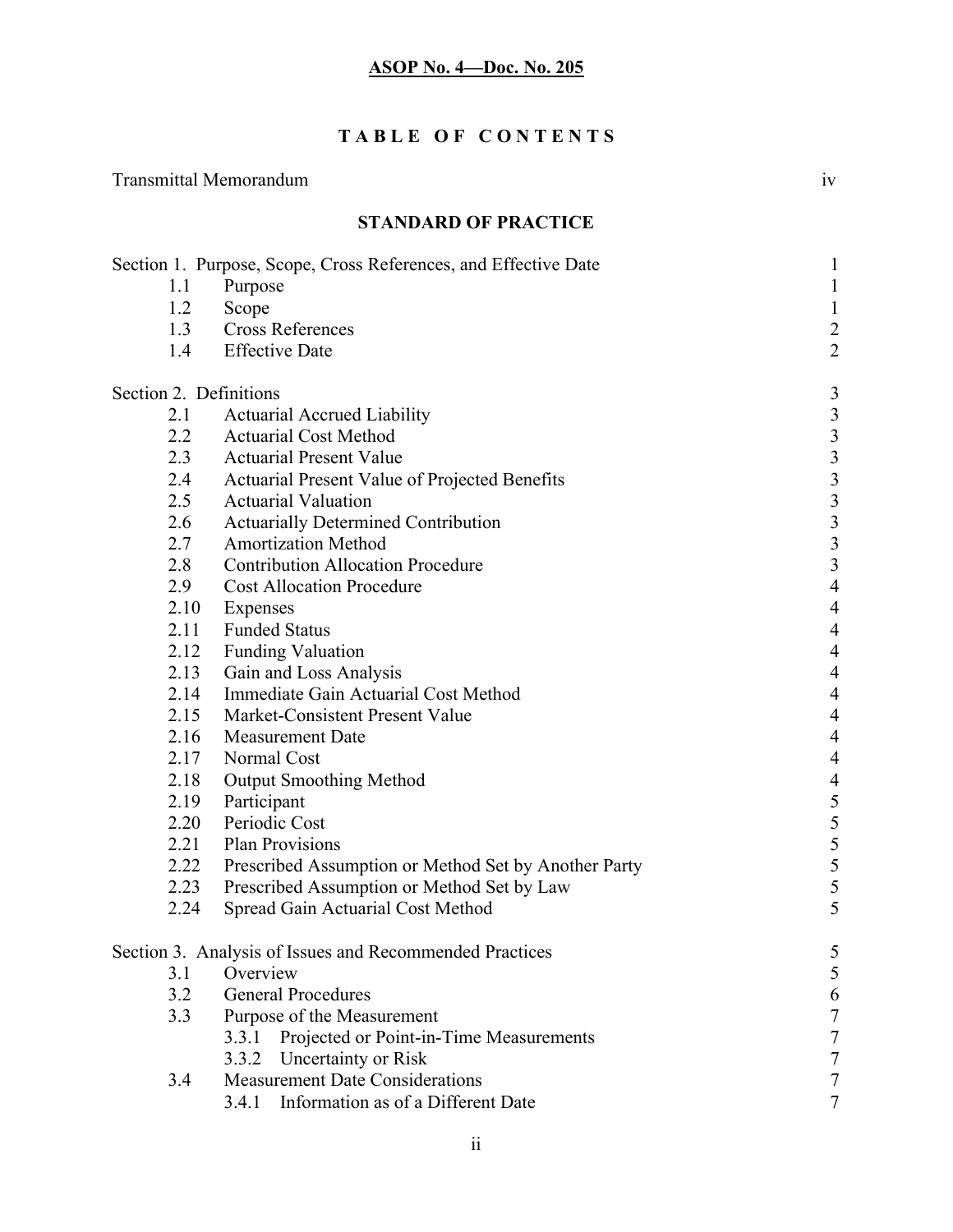|      | 3.4.2           | Events after the Measurement Date                                            | $\,$ $\,$        |
|------|-----------------|------------------------------------------------------------------------------|------------------|
|      | 3.4.3           | <b>Adjustment of Prior Measurement</b>                                       | $\boldsymbol{8}$ |
| 3.5  |                 | Plan Provisions                                                              | $\,$ $\,$        |
|      | 3.5.1           | Adopted Changes in Plan Provisions                                           | $\,$ $\,$        |
|      | 3.5.2           | Proposed Changes in Plan Provisions                                          | 9                |
|      | 3.5.3           | Plan Provisions That are Difficult to Measure                                | $\boldsymbol{9}$ |
| 3.6  | Data            |                                                                              | $\boldsymbol{9}$ |
|      | 3.6.1           | Participants                                                                 | $\boldsymbol{9}$ |
|      |                 | 3.6.2 Hypothetical Data                                                      | 10               |
| 3.7  |                 | Other Information from the Principal                                         | 10               |
| 3.8  | Assumptions     |                                                                              | 10               |
| 3.9  |                 | Measuring the Value of Accrued or Vested Benefits                            | 10               |
| 3.10 |                 | Market-Consistent Present Values                                             | 11               |
| 3.11 |                 | Low-Default-Risk Obligation Measure                                          | 11               |
| 3.12 |                 | Relationship between Asset and Obligation Measurement                        | 12               |
| 3.13 |                 | <b>Actuarial Cost Method</b>                                                 | 12               |
| 3.14 |                 | <b>Amortization Method</b>                                                   | 13               |
| 3.15 |                 | <b>Asset Valuation Method</b>                                                | 14               |
| 3.16 |                 | <b>Output Smoothing Method</b>                                               | 14               |
| 3.17 |                 | <b>Allocation Procedure</b>                                                  | 14               |
| 3.18 |                 | Consistency between Contribution Allocation Procedure and the Payment of     |                  |
|      | <b>Benefits</b> |                                                                              | 15               |
| 3.19 |                 | Implications of Contribution Allocation Procedure or Funding Policy          | 15               |
| 3.20 |                 | Contribution Lag                                                             | 16               |
| 3.21 |                 | Reasonable Actuarially Determined Contribution                               | 16               |
| 3.22 |                 | Gain and Loss Analysis                                                       | 17               |
| 3.23 | Volatility      |                                                                              | 17               |
| 3.24 |                 | Assessment of Assumptions and Methods Not Selected by the Actuary            | 17               |
| 3.25 |                 | Approximations and Estimates                                                 | 18               |
| 3.26 |                 | Documentation                                                                | 18               |
|      |                 | Section 4. Communications and Disclosures                                    | 18               |
|      |                 | 4.1 Required Disclosures in an Actuarial Report                              | 18               |
| 4.2  |                 | Disclosures in an Actuarial Report about Assumptions or Methods Not Selected |                  |
|      |                 | by the Actuary                                                               | 23               |
| 4.3  |                 | Additional Disclosures in an Actuarial Report                                | 23               |
| 4.4  |                 | Confidential Information                                                     | 23               |
|      |                 |                                                                              |                  |

## **APPENDIX**

| Appendix—Comments on the Third Exposure Draft and Responses |  |
|-------------------------------------------------------------|--|
|                                                             |  |
|                                                             |  |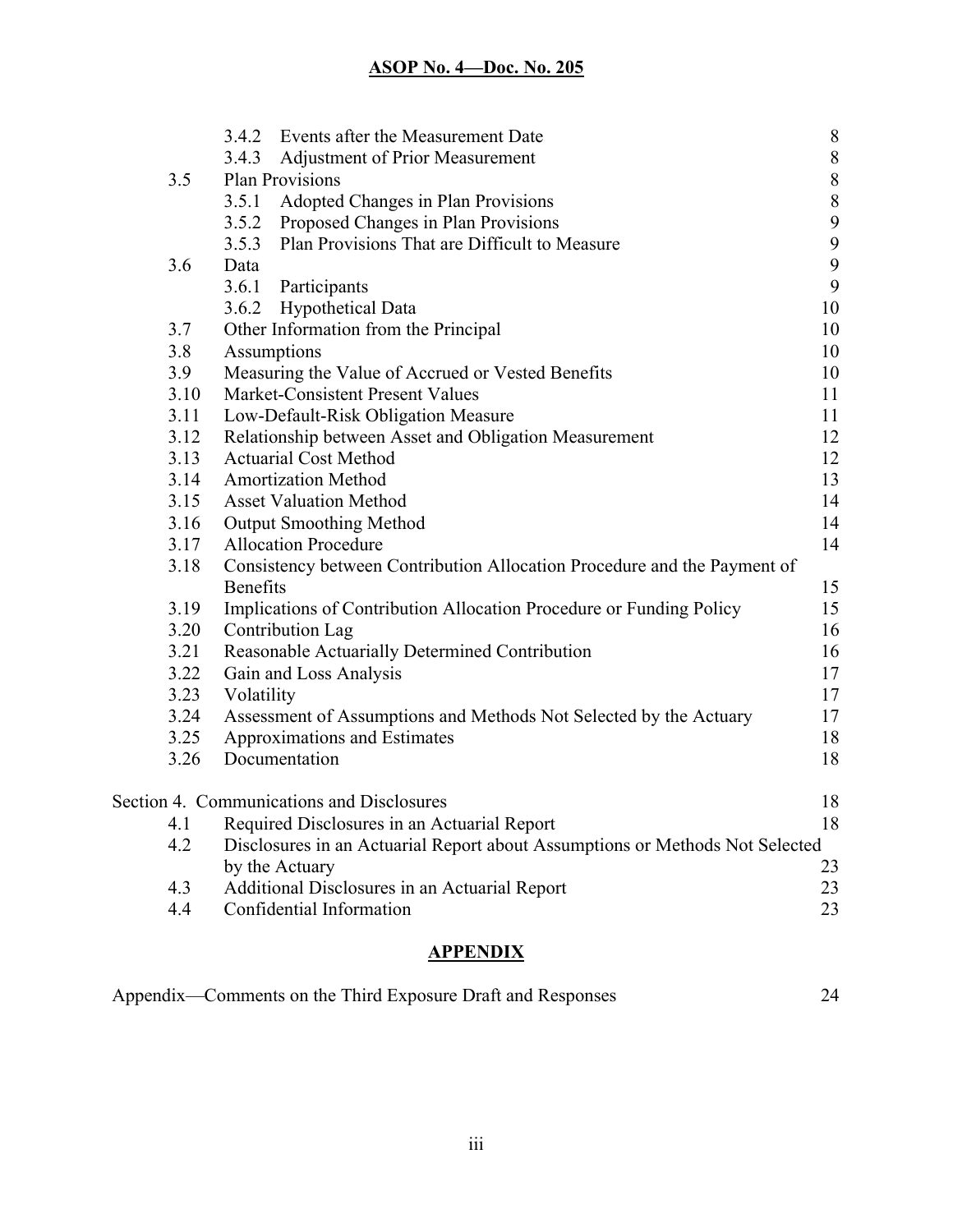December 2021

- **TO:** Members of Actuarial Organizations Governed by the Standards of Practice of the Actuarial Standards Board and Other Persons Interested in Measuring Pension Obligations and Determining Pension Plan Costs or Contributions
- **FROM:** Actuarial Standards Board (ASB)
- **SUBJ:** Actuarial Standard of Practice (ASOP) No. 4

This document contains a revision of ASOP No. 4, *Measuring Pension Obligations and Determining Pension Plan Costs or Contributions.* 

## History of the Standard

The ASB provides guidance for measuring pension and retiree group benefit obligations through the series of ASOPs listed below.

- 1. ASOP No. 4, *Measuring Pension Obligations and Determining Pension Plan Costs or Contributions*;
- 2. ASOP No. 6, *Measuring Retiree Group Benefits Obligations and Determining Retiree Group Benefits Program Periodic Costs or Actuarially Determined Contributions*;
- 3. ASOP No. 27, *Selection of Economic Assumptions for Measuring Pension Obligations*;
- 4. ASOP No. 35, *Selection of Demographic and Other Noneconomic Assumptions for Measuring Pension Obligations*;
- 5. ASOP No. 44, *Selection and Use of Asset Valuation Methods for Pension Valuations*; and
- 6. ASOP No. 51, *Assessment and Disclosure of Risk Associated with Measuring Pension Obligations and Determining Pension Plan Contributions.*

The last revision of ASOP No. 4 was issued in December 2013.

In response to specific requests for changes in the ASOPs and other activity related to public pension plans, in July 2014 the ASB issued a Request for Comments on the topic of ASOPs and Public Pension Plan Funding and Accounting. Over 50 comment letters were received covering a wide variety of potential ASB actions. In December 2014, the ASB formed the Pension Task Force and charged it with reviewing these comments and other relevant reports and input to develop recommendations for ASB next steps. In July 2015, the ASB held a public hearing on actuarial standards of practice applicable to actuarial work regarding public plans. The Pension Task Force provided its report to the ASB in February 2016. The report included suggestions for changes to the ASOPs that would apply to all areas of pension practice. In June 2016, the ASB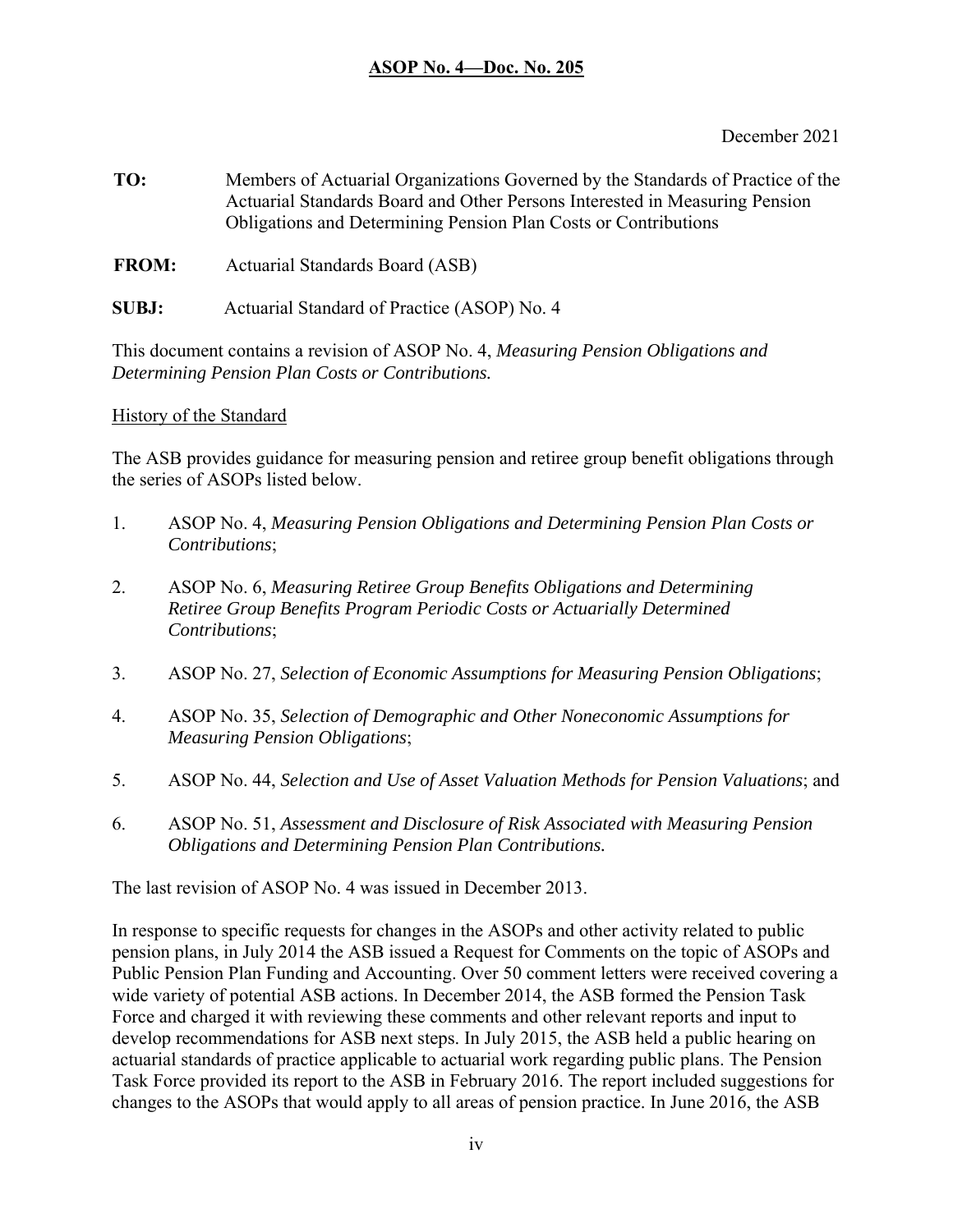directed its Pension Committee to draft appropriate modifications to the actuarial standards of practice, in accordance with ASB procedures, to implement the suggestions of the Pension Task Force.

One of the suggestions made by the Pension Task Force was the calculation and disclosure of a solvency value for all valuations of pension plans done for funding purposes. In response to this suggestion, calculation and disclosure of an investment risk defeasement measure was added in the first exposure draft, and a low-default-risk obligation measure was added in the second and third exposure drafts as well as in this final version. The ASB believes that the calculation and disclosure of this measure provides appropriate, useful information for the intended user regarding the funded status of a pension plan. The calculation and disclosure of this additional measure is not intended to suggest that this is the "right" liability measure for a pension plan. However, the ASB does believe that this additional disclosure provides a more complete assessment of a plan's funded status and provides additional information regarding the security of benefits that members have earned as of the measurement date.

#### First Exposure Draft

The first exposure draft was approved in March 2018 with a comment deadline of July 31, 2018. Sixty-seven comment letters were received and considered in making changes that were reflected in the second exposure draft.

#### Second Exposure Draft

The second exposure draft was approved in December 2019 with a comment deadline of July 31, 2020. Nineteen comment letters were received and considered in making changes that were reflected in the third exposure draft.

#### Third Exposure Draft

The third exposure draft was approved in June 2021 with a comment deadline of October 15, 2021. Seven comment letters were received and considered in making changes that are reflected in the final ASOP.

#### Notable Changes from the Third Exposure Draft

Notable changes made to the third exposure draft are summarized below. Additional changes were made to improve readability, clarity, or consistency.

- 1. Section 3.2, General Procedures, added language directing the actuary to refer to ASOP No. 56, *Modeling*, for guidance on models when measuring pension obligations, determining periodic costs, or determining actuarially determined contributions. In addition, the list of ASOPs in section 4.1 now includes ASOP No. 56.
- 2. Section 3.11, Low-Default-Risk Obligation Measure, was clarified to state that, for purposes of the obligation measure, the actuary should consider reflecting the impact, if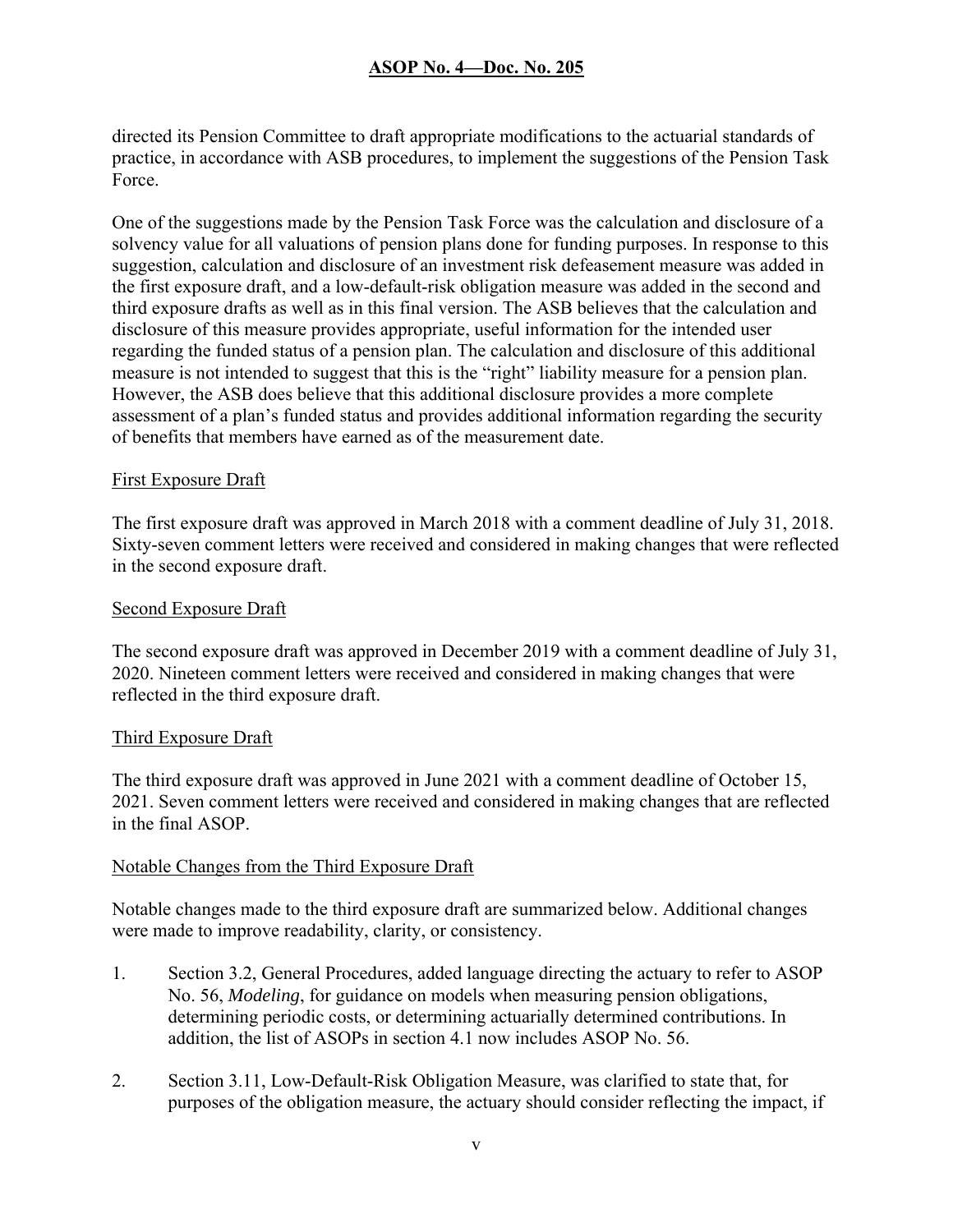any, of investing plan assets in low-default-risk fixed income securities on the pattern of benefits expected to be paid in the future, such as in a variable annuity plan.

#### Notable Changes from the Existing ASOP

Notable changes from the version of ASOP No. 4 adopted December 2013 include the following:

- 1. All references to "plan obligations" were changed to "pension obligations" for consistency.
- 2. All references to "actuarial assumptions" were changed to "assumptions" for consistency.
- 3. Section 1.2, Scope, was expanded to clarify the application of the standard when the actuary selects an output smoothing method and when an assumption or method is not selected by the actuary.
- 4. Section 2.8, Definition of Contribution Allocation Procedure, was clarified to state a contribution allocation procedure is one that determines one or more actuarially determined contributions for a plan.
- 5. Section 2.12, Funding Valuation, was added in conjunction with added guidance in section 3.
- 6. Section 2.13, Gain and Loss Analysis, was added in conjunction with added guidance in section 3.22.
- 7. Section 2.18, Output Smoothing Method, was clarified to state that for the purposes of this standard, an asset valuation method is not an output smoothing method.
- 8. Section 3.2, General Procedures, was revised to include specific references to sections 3.11, Low-Default-Risk Obligation Measure; 3.14, Amortization Methods; 3.16, Output Smoothing Method; 3.19, Implications of Contribution Allocation Procedure or Funding Policy; 3.20, Contribution Lag; 3.21, Reasonable Actuarially Determined Contribution; 3.22, Gain and Loss Analysis; 3.24, Assessment of Assumptions and Methods Not Selected by the Actuary; 3.25, Approximations and Estimates; and 3.26, Documentation. In addition, subsections of section 3 were reordered and renumbered.
- 9. The guidance in section 3.3.2, Uncertainty or Risk, was revised to refer only to the relevant ASOPs.
- 10. The title of section 3.8 was changed from "Actuarial Assumptions" to "Assumptions." This section was expanded to provide additional guidance regarding selection of assumptions. In addition, exceptions to significant bias now include when alternative assumptions are used for the assessment of risk, in accordance with ASOP No. 51. Section 3.8 also was revised for clarity.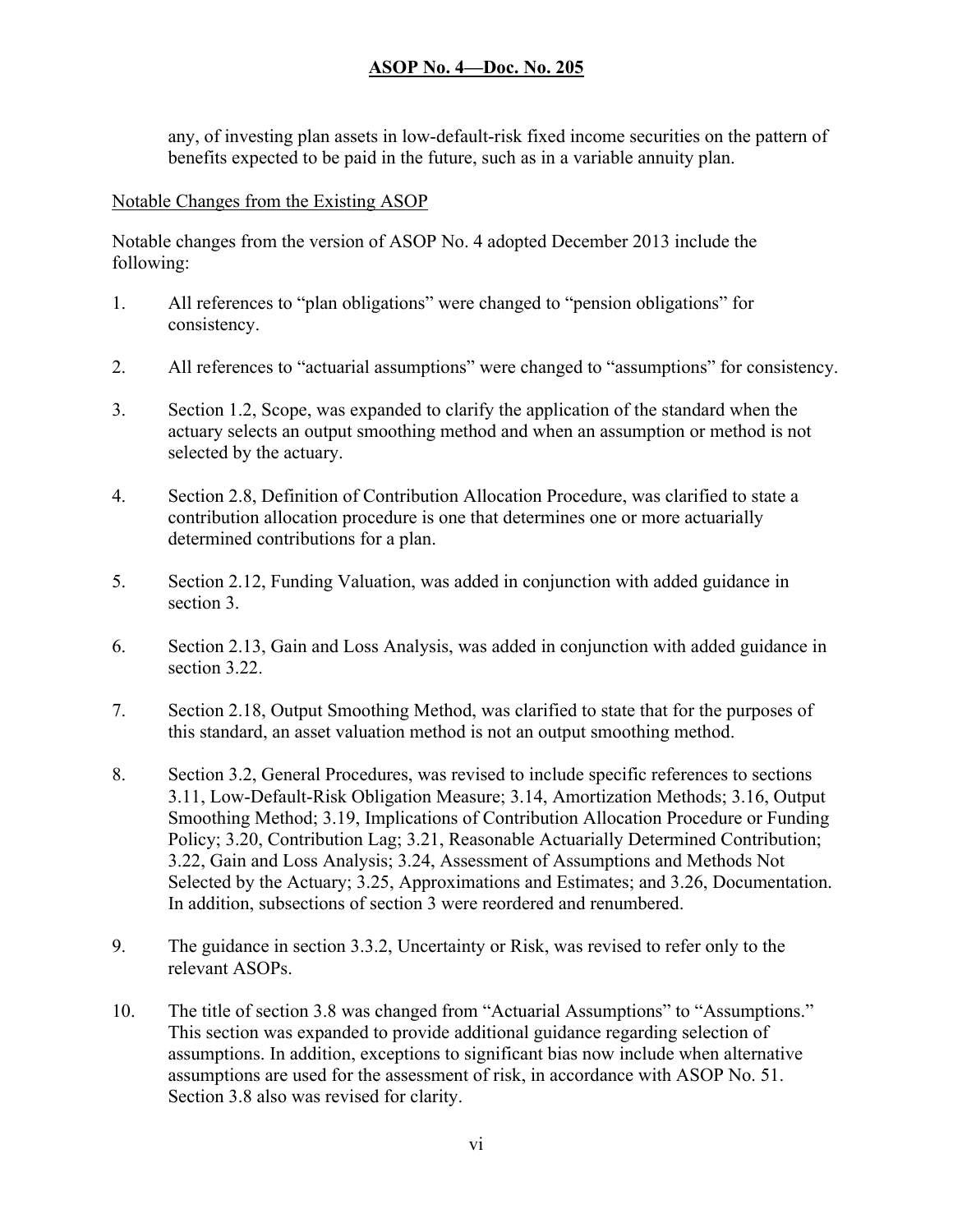- 11. Section 3.11, Low-Default-Risk Obligation Measure, was added to provide guidance regarding the calculation of this measure when the actuary is performing a funding valuation.
- 12. Section 3.14, Amortization Methods, was added to provide guidance on the selection of amortization methods.
- 13. Section 3.16, Output Smoothing Methods, was added to provide guidance on the selection of output smoothing methods.
- 14. Section 3.17 (previously 3.14), Allocation Procedure, was expanded to provide additional guidance regarding the selection of a cost allocation procedure or contribution allocation procedure.
- 15. Section 3.14.2 (now 3.19), Implications of Contribution Allocation Procedure or Funding Policy, was modified to eliminate exceptions to the requirement that the actuary should assess such implications whenever the actuary is performing a funding valuation.
- 16. Section 3.20, Contribution Lag, was added to provide guidance on calculating an actuarially determined contribution, and the passage of time between the measurement date and the expected timing of actual contributions.
- 17. Section 3.21, Reasonable Actuarially Determined Contribution, was added to provide further guidance on performing a funding valuation that does not include a prescribed assumption or method set by law.
- 18. Section 3.22, Gain and Loss Analysis, was added to provide guidance regarding the performance of a gain and loss analysis when performing a funding valuation.
- 19. Section 3.16 (now section 3.23), Volatility, was modified to direct an actuary analyzing potential economic and demographic volatility to refer to ASOP No. 51 for additional guidance.
- 20. Section 3.26, Documentation, was added to provide guidance on documenting work within the scope of this ASOP.
- 21. Section 4.1, Communication Requirements, was renamed "Required Disclosures in an Actuarial Report," was expanded to provide additional guidance concerning disclosures, and was reordered to follow the order of the guidance in section 3.

The ASB voted in December 2021 to adopt this standard.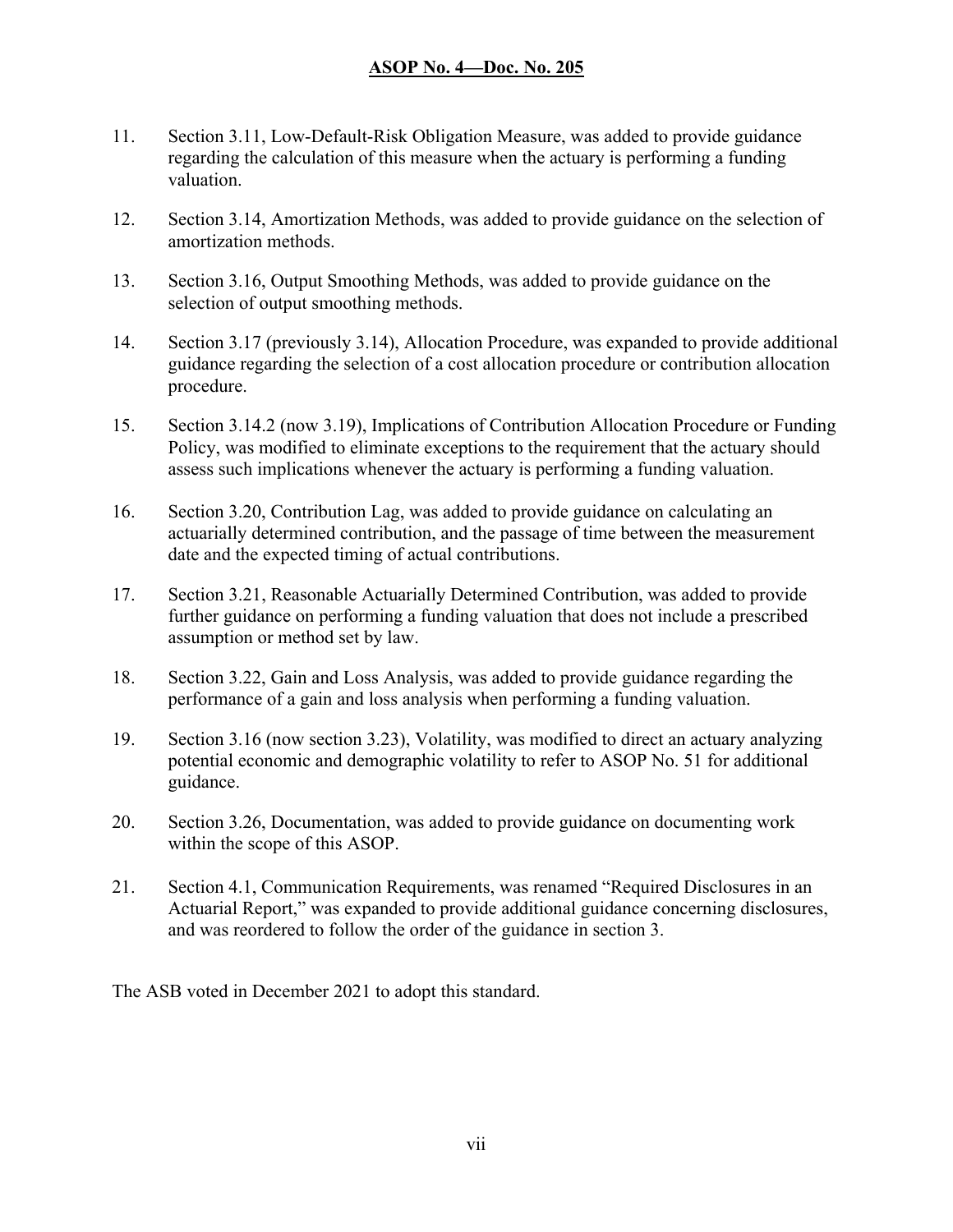#### Pension Committee of the ASB

David T. Kausch, Chairperson

Benjamin P. Ablin Howard A. Freidin Stacey A. Day Keith L. Nichols Mark T. Dungan Matthew M. Smith Julie M. Ferguson

Sarah E. Dam Stephen T. McElhaney

Actuarial Standards Board

Darrell D. Knapp, Chairperson Elizabeth K. Brill Cande J. Olsen Robert M. Damler Kathleen A. Riley Kevin M. Dyke Judy K. Stromback David E. Neve Patrick B. Woods

*The Actuarial Standards Board (ASB) sets standards for appropriate actuarial practice in the United States through the development and promulgation of Actuarial Standards of Practice (ASOPs). These ASOPs describe the procedures an actuary should follow when performing actuarial services and identify what the actuary should disclose when communicating the results of those services.*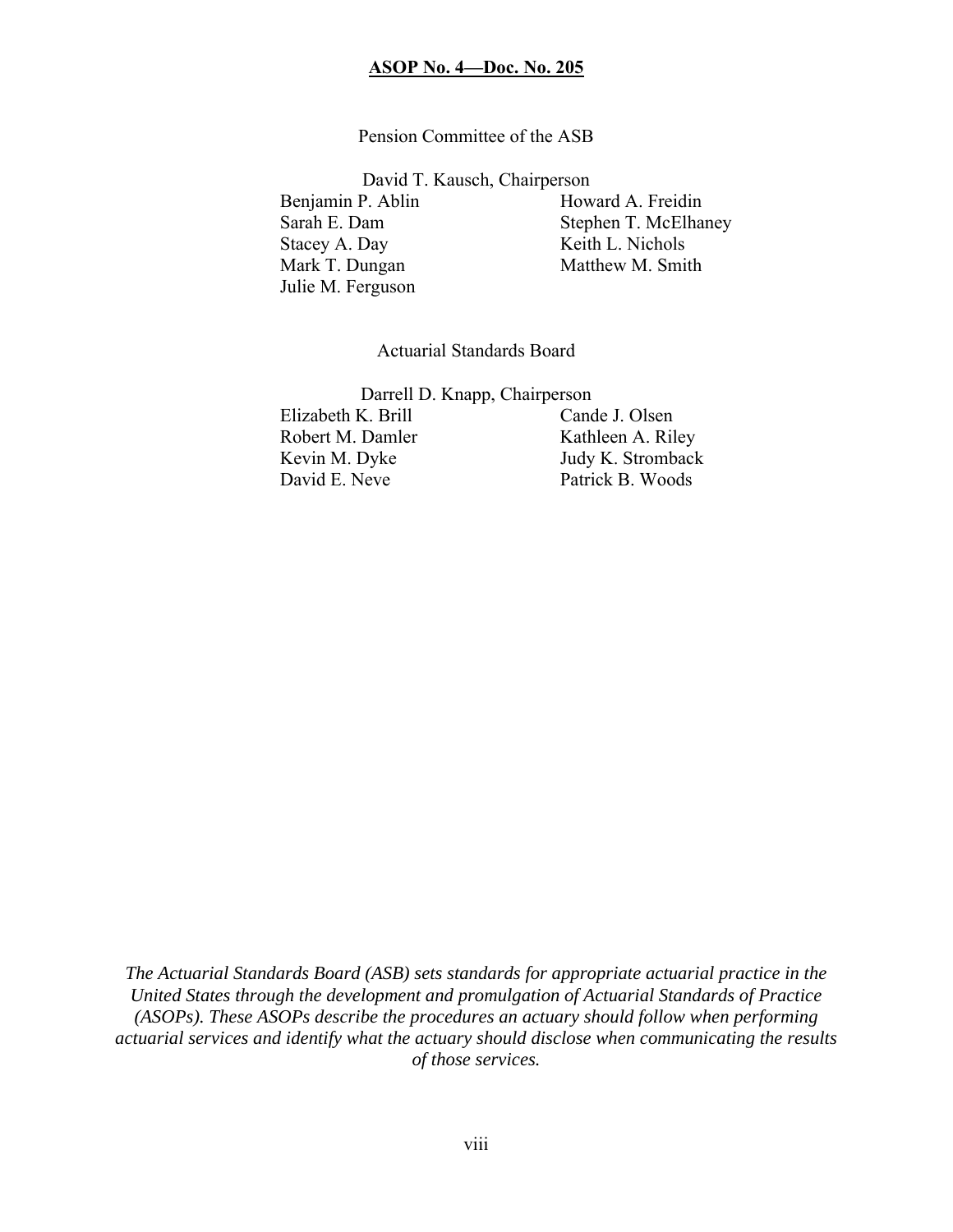#### **ACTUARIAL STANDARD OF PRACTICE NO. 4**

#### **MEASURING PENSION OBLIGATIONS AND DETERMINING PENSION PLAN COSTS OR CONTRIBUTIONS**

#### **STANDARD OF PRACTICE**

#### Section 1. Purpose, Scope, Cross References, and Effective Date

- 1.1 Purpose—This actuarial standard of practice (ASOP or standard) provides guidance to actuaries when performing actuarial services with respect to measuring obligations under a defined benefit pension plan (also referred to as "plan" or "pension plan" throughout this standard) and determining **periodic costs** or **actuarially determined contributions** for such plans. Other actuarial standards of practice address assumptions, asset valuation methods, and assessment of risk. This standard addresses broader measurement issues, including **cost allocation procedures** and **contribution allocation procedures**. This standard provides guidance for coordinating and integrating all of the elements of an **actuarial valuation** of a pension plan.
- 1.2 Scope—This standard applies to actuaries when performing actuarial services with respect to the following tasks in connection with a pension plan:
	- a. measurement of pension obligations, such as determinations of **funded status**, assessments of solvency upon plan termination, market measurements, and measurements for use in pricing benefit provisions;
	- b. assignment of the value of pension obligations to time periods, such as **actuarially determined contributions**, **periodic costs**, and **actuarially determined contribution** or **periodic cost** estimates for potential plan changes;
	- c. development of a **cost allocation procedure** used to determine **periodic costs** for a plan;
	- d. development of a **contribution allocation procedure** used to determine **actuarially determined contributions** for a plan;
	- e. determination of the types and levels of benefits supportable by specified cost or contribution levels; and
	- f. projection of pension obligations, **periodic costs** or **actuarially determined contributions**, and other related measurements, such as cash flow projections and projections of a plan's **funded status**.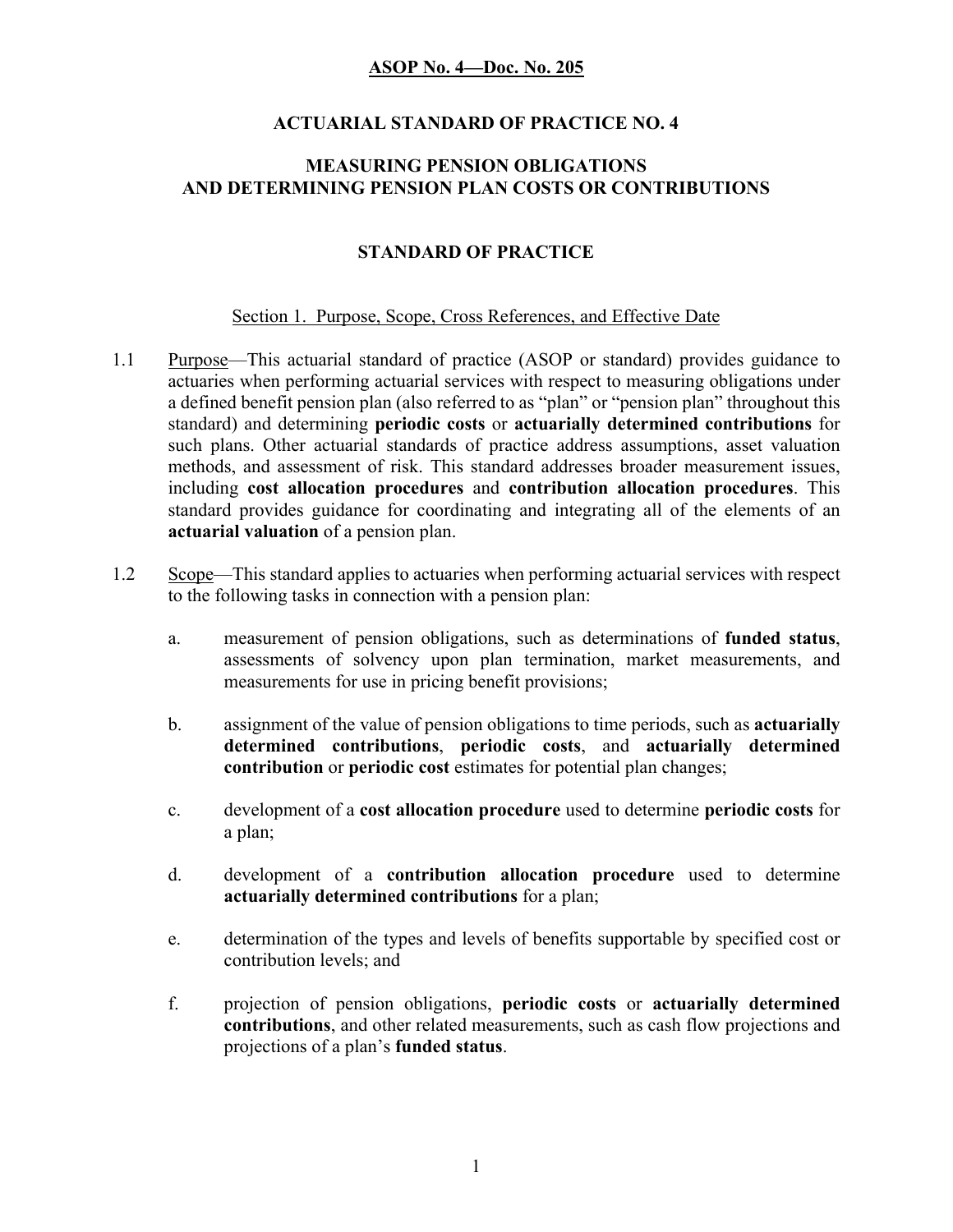Throughout this standard, any reference to selecting assumptions, **actuarial cost methods**, asset valuation methods, **amortization methods**, and **output smoothing methods** also includes giving advice on selecting assumptions, **actuarial cost methods**, asset valuation methods, **amortization methods**, and **output smoothing methods**. In addition, any reference to developing or modifying a **cost allocation procedure** or **contribution allocation procedure** includes giving advice on developing or modifying a **cost allocation procedure** or **contribution allocation procedure**.

ASOP No. 27, *Selection of Economic Assumptions for Measuring Pension Obligations*, and ASOP No. 35, *Selection of Demographic and Other Noneconomic Assumptions for Measuring Pension Obligations*, provide guidance concerning assumptions. ASOP No. 44, *Selection and Use of Asset Valuation Methods for Pension Valuations*, provides guidance concerning asset valuation methods. In the event of a conflict between the guidance provided in this ASOP and the guidance in any of the aforementioned ASOPs, this standard governs.

This standard does not apply to actuaries when performing services with respect to individual benefit calculations, individual benefit statement estimates, annuity pricing, nondiscrimination testing, and social insurance programs as described in section 1.2, Scope, of ASOP No. 32, *Social Insurance* (unless an ASOP on social insurance explicitly calls for application of this standard).

As discussed in ASOP No. 41, *Actuarial Communications*, an assumption or method may be selected by the actuary or selected by another party. Nothing in this standard is intended to require the actuary to select an assumption or method that has otherwise been selected by another party. When performing actuarial services using an assumption or method not selected by the actuary, the guidance in section 3 and section 4 concerning assessment and disclosure applies.

This standard does not require the actuary to evaluate the ability or willingness of the plan sponsor or other contributing entity to make contributions to the plan when due.

If a conflict exists between this standard and applicable law (statutes, regulations, and other legally binding authority), the actuary should comply with applicable law. If the actuary departs from the guidance set forth in this standard in order to comply with applicable law or for any other reason the actuary deems appropriate, the actuary should refer to section 4.

- 1.3 Cross References—When this standard refers to the provisions of other documents, the reference includes the referenced documents as they may be amended or restated in the future, and any successor to them, by whatever name called. If any amended or restated document differs materially from the originally referenced document, the actuary should consider the guidance in this standard to the extent it is applicable and appropriate.
- 1.4 Effective Date—This standard is effective for any actuarial report that meets the following criteria: (a) the actuarial report is issued on or after February 15, 2023; and (b) the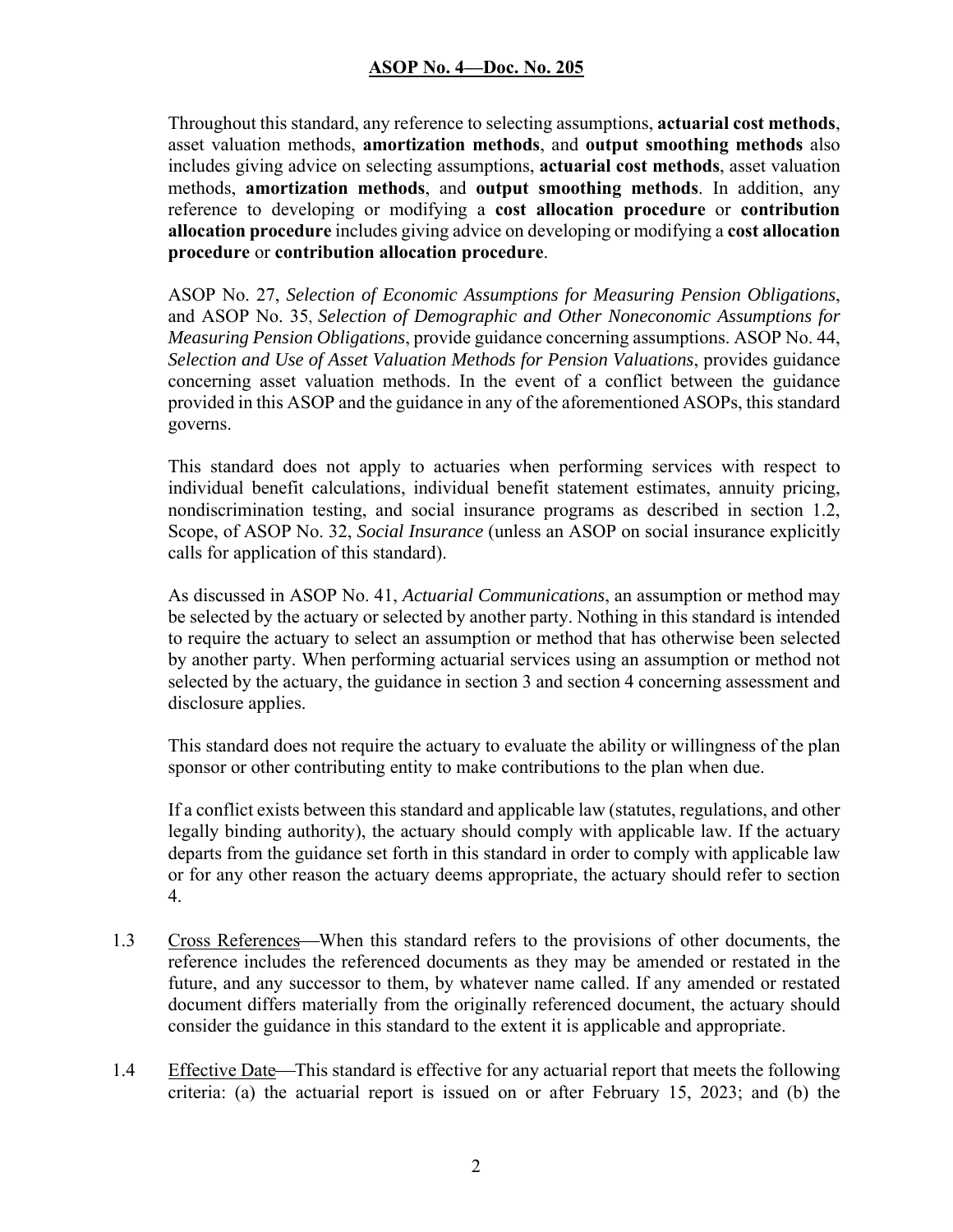**measurement date** in the actuarial report is on or after February 15, 2023.

### Section 2. Definitions

The terms below are defined for use in this actuarial standard of practice and appear in bold throughout the ASOP.

- 2.1 Actuarial Accrued Liability—The portion of the **actuarial present value of projected benefits** (and **expenses**, if applicable), as determined under a particular **actuarial cost method** that is not provided for by future **normal costs**. Under certain **actuarial cost methods**, the **actuarial accrued liability** is dependent upon the actuarial value of assets.
- 2.2 Actuarial Cost Method—A procedure for allocating the **actuarial present value of projected benefits** (and **expenses**, if applicable) to time periods, usually in the form of a **normal cost** and an **actuarial accrued liability**. For purposes of this standard, a pay-asyou-go method is not considered to be an **actuarial cost method**.
- 2.3 Actuarial Present Value—The discounted value of an amount or series of amounts payable or receivable at various times, determined as of a given date by the application of a particular set of assumptions with regard to future events, observations of market or other valuation data, or a combination of assumptions and observations.
- 2.4 Actuarial Present Value of Projected Benefits—The **actuarial present value** of benefits that are expected to be paid in the future, taking into account the effect of such items as future service, advancement in age, and anticipated future compensation (sometimes referred to as the "present value of future benefits").
- 2.5 Actuarial Valuation—The measurement of relevant pension obligations and, when applicable, the determination of **periodic costs** or **actuarially determined contributions**.
- 2.6 Actuarially Determined Contribution—A potential payment to the plan as determined by the actuary using a **contribution allocation procedure**. It may or may not be the amount actually paid by the plan sponsor or other contributing entity.
- 2.7 Amortization Method-A method under a **contribution allocation procedure** or **cost allocation procedure** for determining the amount, timing, and pattern of recognition of the unfunded **actuarial accrued liability**.
- 2.8 Contribution Allocation Procedure—A procedure that determines one or more **actuarially determined contributions** for a plan. The procedure uses an **actuarial cost method** and may use an asset valuation method, an **amortization method**, or an **output smoothing method**. The procedure may produce a single value, such as **normal cost** plus an amortization payment of the unfunded **actuarial accrued liability**, or a range of values, such as the range from the ERISA minimum required contribution to the maximum taxdeductible amount.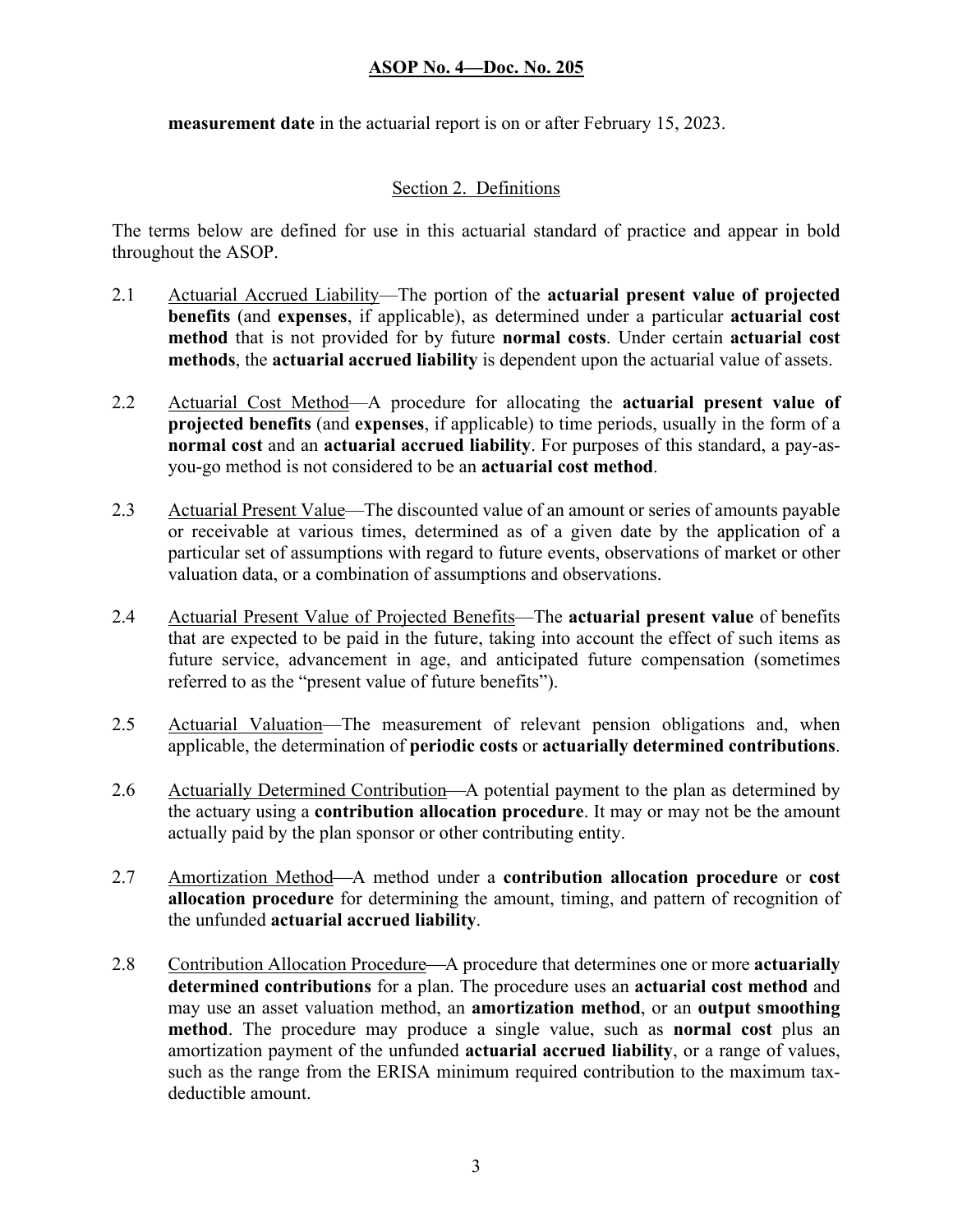- 2.9 Cost Allocation Procedure—A procedure that determines the **periodic cost** for a plan (for example, the procedure to determine the net periodic pension cost under accounting standards). The procedure uses an **actuarial cost method**, and may use an asset valuation method or an **amortization method**.
- 2.10 Expenses—Administrative or investment fees or other payments borne or expected to be borne by the plan.
- 2.11 Funded Status—Any comparison of a particular measure of plan assets to a particular measure of pension obligations.
- 2.12 Funding Valuation—A measurement of pension obligations or projection of cash flows performed by the actuary intended to be used by the principal to determine plan contributions or to evaluate the adequacy of specified contribution levels to support benefit provisions.
- 2.13 Gain and Loss Analysis—An analysis of the effect on the plan's **funded status** between two **measurement dates** resulting from the difference between expected experience based upon a set of assumptions and actual experience.
- 2.14 Immediate Gain Actuarial Cost Method—An **actuarial cost method** under which actuarial gains and losses are included as part of the unfunded **actuarial accrued liability** of the pension plan, rather than as part of the **normal cost** of the plan.
- 2.15 Market-Consistent Present Value—An **actuarial present value** that is estimated to be consistent with the price at which benefits that are expected to be paid in the future would trade in an open market between a knowledgeable seller and a knowledgeable buyer. The existence of a deep and liquid market for pension cash flows or for entire pension plans is not a prerequisite for this present value measurement.
- 2.16 Measurement Date—The date as of which the values of the pension obligations and, if applicable, assets are determined.
- 2.17 Normal Cost—The portion of the **actuarial present value of projected benefits** (and **expenses**, if applicable) that is allocated to a period, typically twelve months, under the **actuarial cost method**. Under certain **actuarial cost method**s, the **normal cost** is dependent upon the actuarial value of assets.
- 2.18 Output Smoothing Method—A method to reduce volatility of the results of a **contribution allocation procedure**. The **output smoothing method** may be a component of the **contribution allocation procedure** or may be applied to the results of a **contribution allocation procedure**. **Output smoothing methods** include techniques such as 1) phasing in the impact of assumption changes on contributions, 2) blending a prior valuation with a subsequent valuation to determine contributions, or 3) placing a corridor around changes in the dollar amount, contribution rate, or percentage change in contributions from year to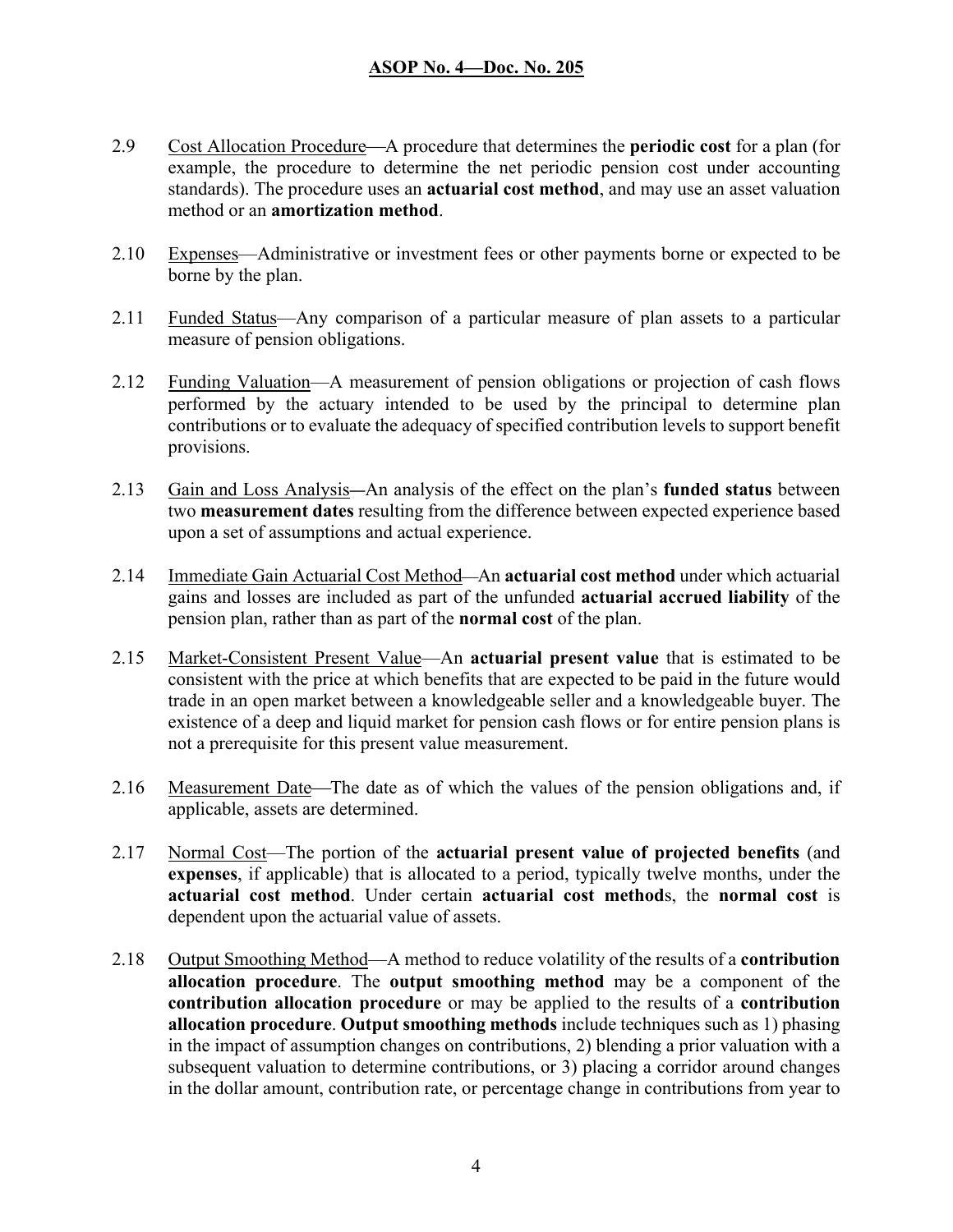year. An **output smoothing method** may involve a combination of techniques. For purposes of this standard, an asset valuation method is not an **output smoothing method**.

- 2.19 Participant—An individual who satisfies the requirements for participation in the plan.
- 2.20 Periodic Cost—The amount assigned to a period using a **cost allocation procedure** for purposes other than funding. This may be a function of pension obligations, **normal cost**, **expenses**, or assets. In many situations, **periodic cost** is determined for accounting purposes.
- 2.21 Plan Provisions—The relevant terms of the plan document and any relevant administrative practices known to the actuary.
- 2.22 Prescribed Assumption or Method Set by Another Party—A specific assumption or method that is selected by another party, to the extent that law, regulation, or accounting standards gives the other party responsibility for selecting such an assumption or method. For this purpose, an assumption or method set by a governmental entity for a plan that such governmental entity or a political subdivision of that entity directly or indirectly sponsors is deemed to be a **prescribed assumption or method set by another party**.
- 2.23 Prescribed Assumption or Method Set by Law—A specific assumption or method that is mandated or that is selected from a specified range or set of assumptions or methods that is deemed to be acceptable by applicable law (statutes, regulations, or other legally binding authority). For this purpose, an assumption or method set by a governmental entity for a plan that such governmental entity or a political subdivision of that entity directly or indirectly sponsors is not deemed to be a **prescribed assumption or method set by law**.
- 2.24 Spread Gain Actuarial Cost Method—An **actuarial cost method** under which actuarial gains and losses are included as part of the current and future **normal costs** of the plan.

#### Section 3. Analysis of Issues and Recommended Practices

3.1 Overview—Measuring pension obligations and determining **periodic costs** or **actuarially determined contributions** are processes in which the actuary may be required to make judgments or recommendations on the choice of assumptions, **actuarial cost methods**, asset valuation methods, **amortization methods**, and **output smoothing methods**.

The actuary may have the responsibility and authority to select some or all assumptions, **actuarial cost methods**, asset valuation methods, **amortization methods**, and **output smoothing methods**. In other circumstances, the actuary may be asked to advise the individuals who have that responsibility and authority. In yet other circumstances, the actuary may perform actuarial calculations using **prescribed assumptions or methods set by another party** or **prescribed assumptions or methods set by law**.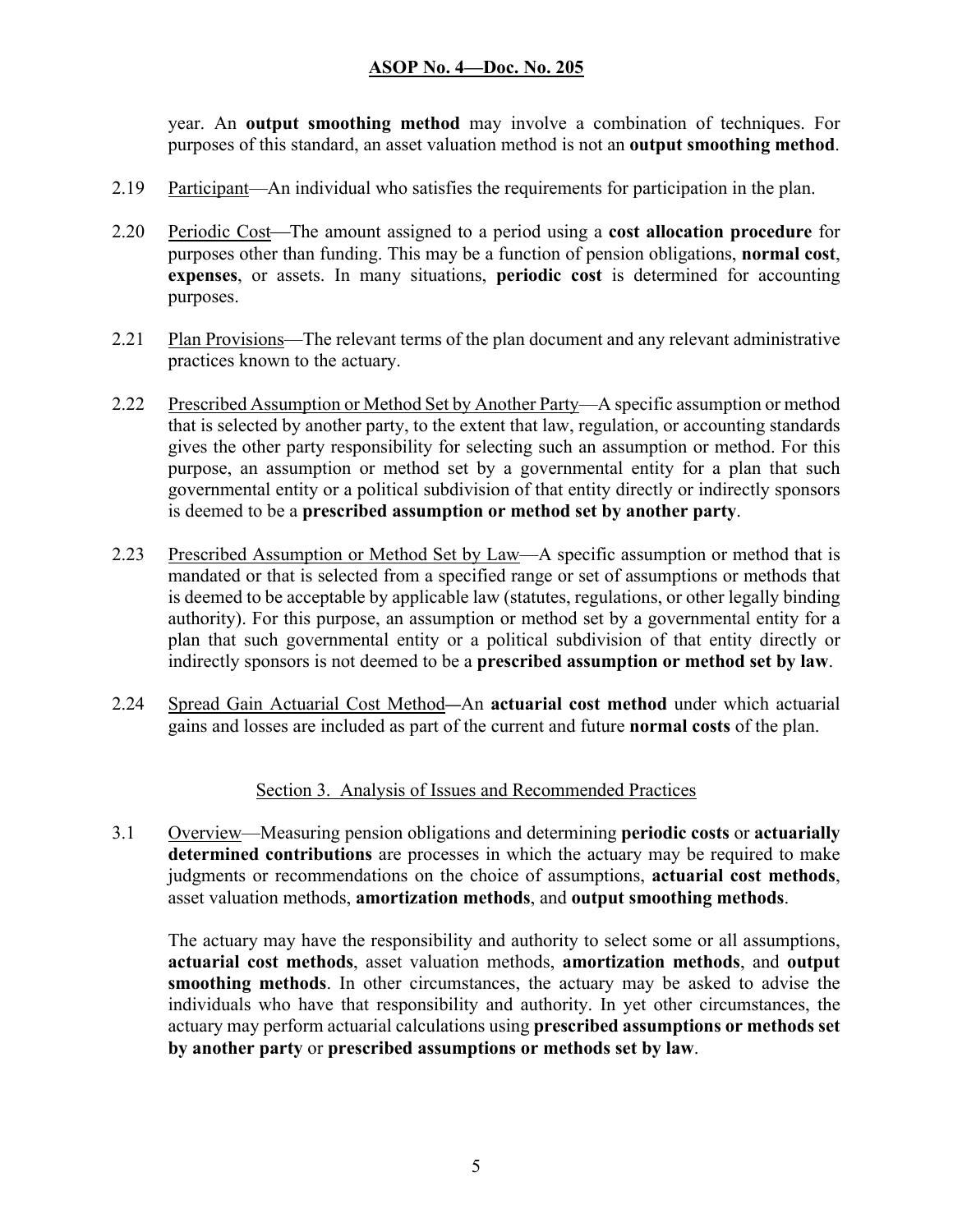- 3.2 General Procedures—When measuring pension obligations, determining **periodic costs**, or determining **actuarially determined contributions**, the actuary should perform the following general procedures:
	- a. identify the purpose of the measurement (section 3.3);
	- b. identify the **measurement date** (section 3.4);
	- c. identify **plan provisions** applicable to the measurement and any associated valuation issues (section 3.5);
	- d. gather data necessary for the measurement (section 3.6);
	- e. obtain from the principal other information necessary for the purpose of the measurement (section 3.7);
	- f. select assumptions (section 3.8);
	- g. measure accrued or vested benefits, if applicable (section 3.9);
	- h. measure **market-consistent present values**, if applicable (section 3.10);
	- i. calculate a low-default-risk obligation measure, if applicable (section 3.11);
	- j. reflect how plan or plan sponsor assets as of the **measurement date** are reported, if applicable (section 3.12);
	- k. select an **actuarial cost method**, if applicable (section 3.13);
	- l. select an **amortization method**, if applicable (section 3.14);
	- m. select an asset valuation method, if applicable (section 3.15);
	- n. select an **output smoothing method**, if applicable (section 3.16);
	- o. select a **cost allocation procedure** or **contribution allocation procedure**, if applicable (sections 3.17 and 3.18);
	- p. assess the implications of the **contribution allocation procedure** or plan's funding policy, if applicable (section 3.19);
	- q. take into account the contribution lag, if applicable (section 3.20);
	- r. calculate a reasonable **actuarially determined contribution**, if applicable (section 3.21);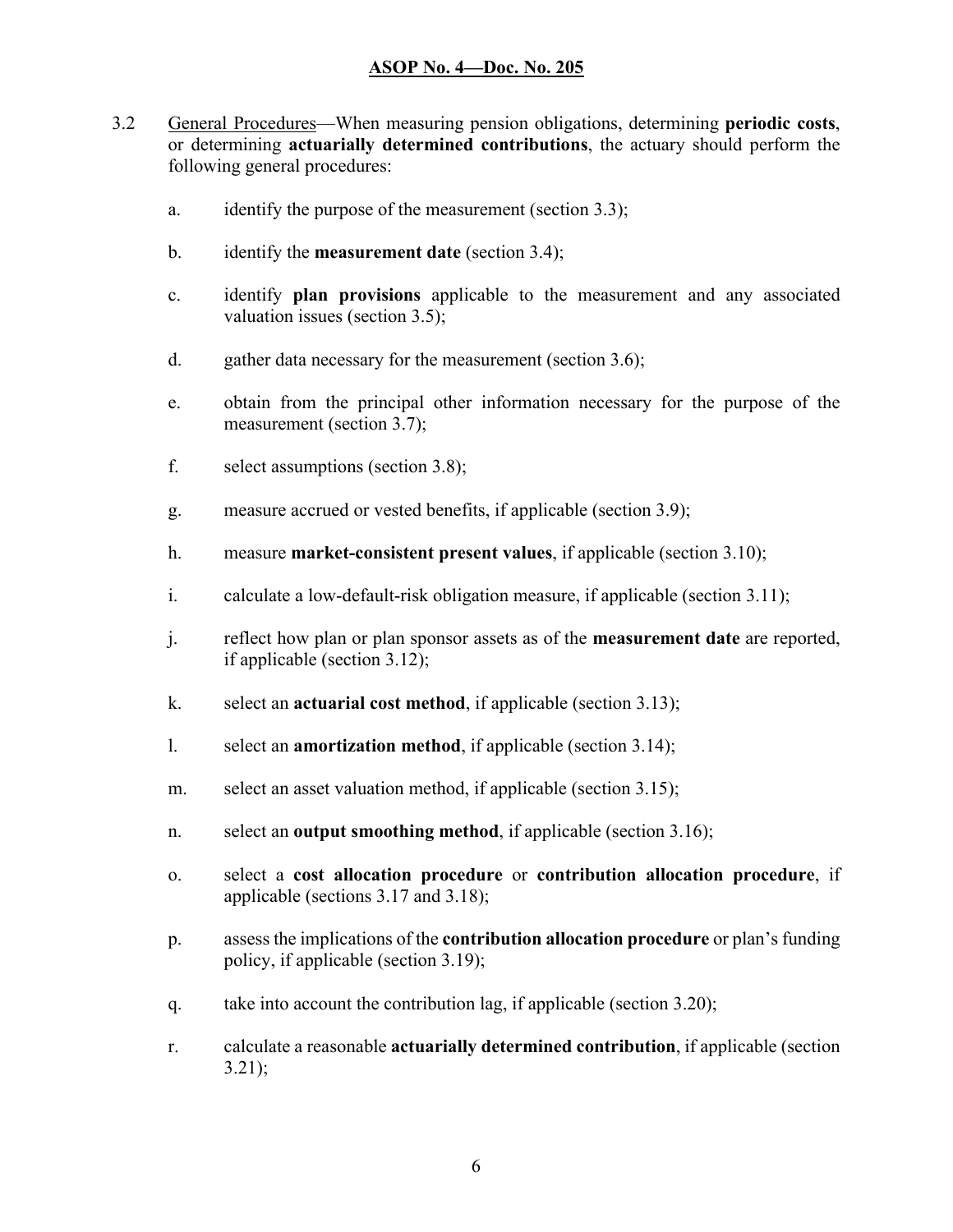- s. perform a **gain and loss analysis**, if applicable (section 3.22);
- t. take into account the sources of significant volatility, if applicable (section 3.23);
- u. assess the assumptions and methods not selected by the actuary, if applicable (section 3.24); and
- v. consider preparing and retaining documentation (section 3.26).

The actuary should refer to ASOP No. 56, *Modeling*, for guidance with respect to models when measuring pension obligations, determining **periodic costs**, or determining **actuarially determined contributions**.

In addition, the actuary may use approximations and estimates where circumstances warrant (section 3.25).

- 3.3 Purpose of the Measurement—The actuary should reflect the purpose of the measurement. Examples of measurement purposes include the following:
	- a. determining **periodic costs** or **actuarially determined contributions**;
	- b. assessing **funded status**;
	- c. pricing benefit provisions;
	- d. comparing benefit provisions between plans;
	- e. determining withdrawal liabilities or benefit plan settlements; and
	- f. measuring pension obligations for plan sponsor mergers and acquisitions.
	- 3.3.1 Projected or Point-in-Time Measurements—The actuary should consider using different assumptions or methods for measurements projected into the future versus point-in-time measurements.
	- 3.3.2 Uncertainty or Risk—The actuary should refer to the guidance on uncertainty and risk in ASOP No. 41 and ASOP No. 51, *Assessment and Disclosure of Risk Associated with Measuring Pension Obligations and Determining Pension Plan Contributions*.
- 3.4 Measurement Date Considerations—The actuary should address the following **measurement date** considerations:
	- 3.4.1 Information as of a Different Date—The actuary may estimate asset and **participant** information at the **measurement date** on the basis of information as of a different date. In these circumstances, the actuary should make appropriate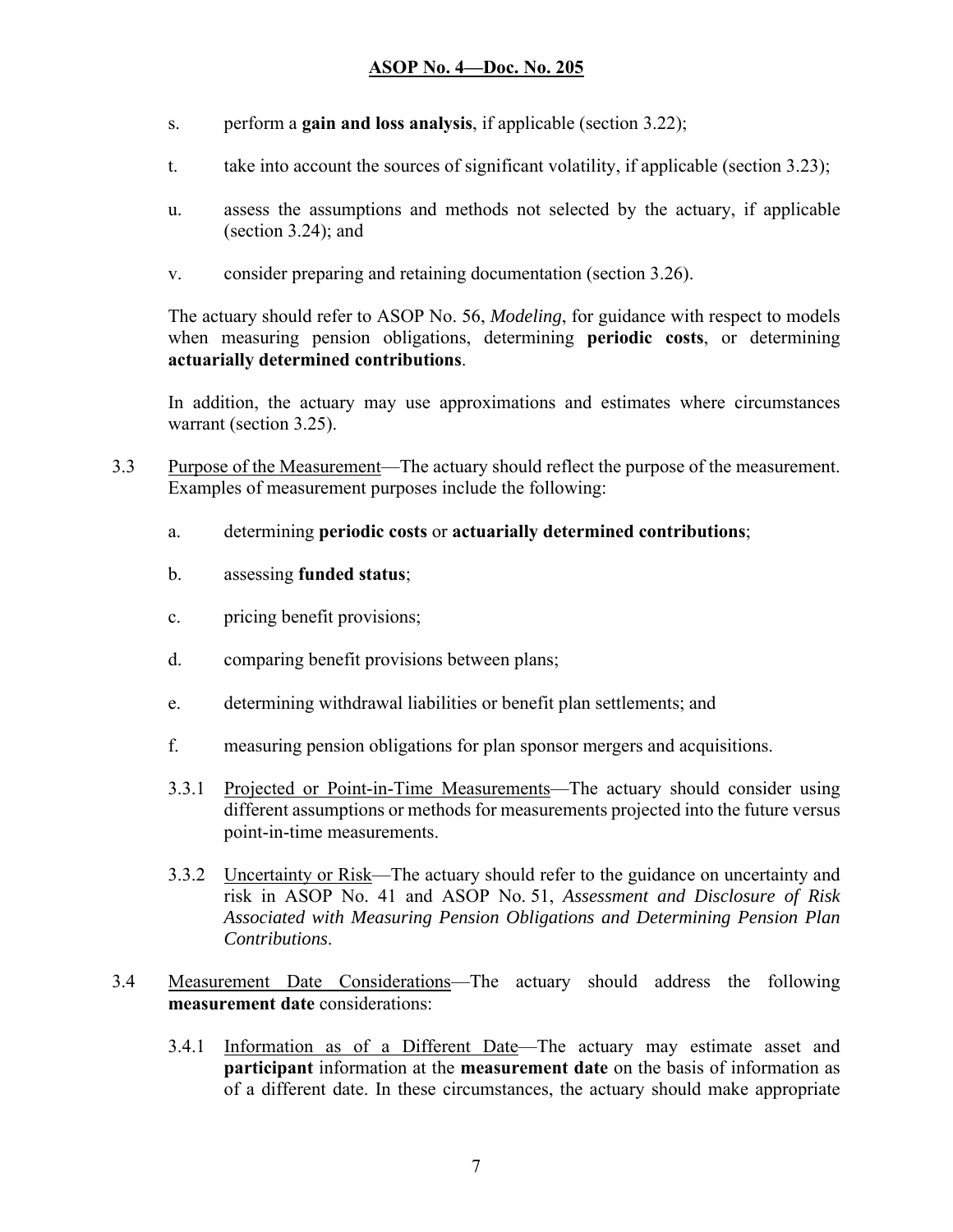adjustments to the data. Alternatively, the actuary may calculate the obligations as of a different date and then adjust the obligations to the **measurement date** (see section 3.4.3 for additional guidance). In either case, the actuary should determine that any such adjustments are reasonable in the actuary's professional judgment, given the purpose of the measurement.

- 3.4.2 Events after the Measurement Date—If the actuary is aware of events that occur subsequent to the **measurement date** and prior to the date of the actuarial communication, the actuary should reflect those events appropriately for the purpose of the measurement. Unless the purpose of the measurement requires or prohibits the inclusion of such events, the actuary may, but need not, reflect these events in the measurement.
- 3.4.3 Adjustment of Prior Measurement—The actuary may adjust the results from a prior measurement in lieu of performing a new detailed measurement if, in the actuary's professional judgment, such an adjustment would produce a reasonable result for the purpose of the new measurement. To determine whether such an adjustment would produce a reasonable result, the actuary should consider reflecting items such as the following, if known to the actuary:
	- a. changes in the number of **participants** or the demographic characteristics of that group;
	- b. length of time since the prior measurement;
	- c. differences between actual and expected contributions, benefit payments, **expenses**, and investment performance;
	- d. changes in economic and demographic expectations; and
	- e. changes in **plan provisions**.

When adjusting obligations from a prior **measurement date**, the actuary should consider using revised assumptions to determine the obligations if appropriate for the purpose of the new measurement.

- 3.5 Plan Provisions—When measuring pension obligations and determining **periodic costs** or **actuarially determined contributions**, the actuary should reflect all significant **plan provisions** known to the actuary, as appropriate for the purpose of the measurement. However, if in the actuary's professional judgment, omitting a significant **plan provision** is appropriate for the purpose of the measurement, the actuary should disclose the omission in accordance with section 4.1(e).
	- 3.5.1 Adopted Changes in Plan Provisions—Unless contrary to applicable law or not appropriate for the purpose of the measurement, the actuary should reflect **plan provisions** adopted on or before the **measurement date** for at least the portion of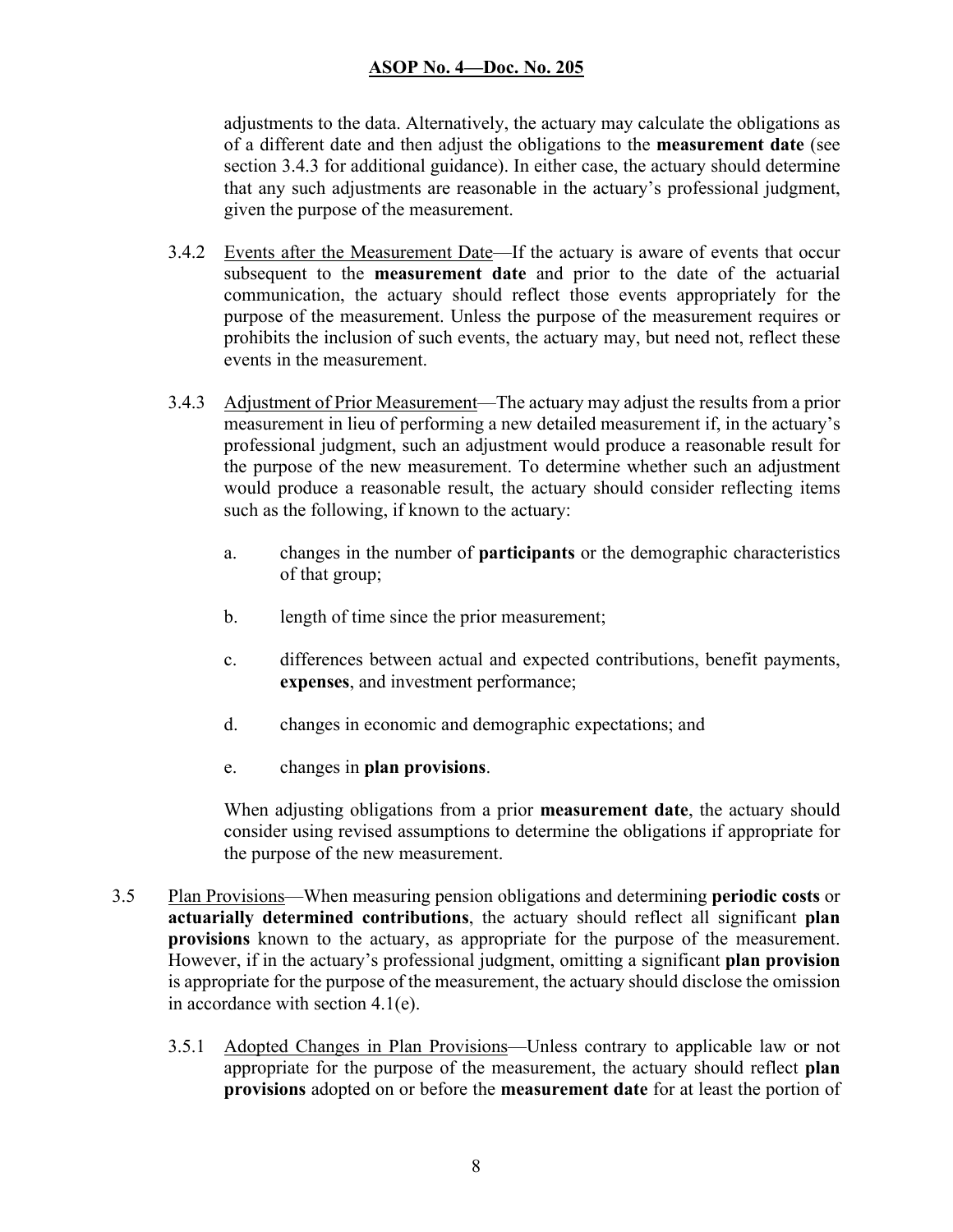the period during which those provisions are in effect. Unless the purpose of the measurement requires or prohibits that such **plan provisions** be reflected, the actuary may, but need not, reflect **plan provisions** adopted after the **measurement date**.

- 3.5.2 Proposed Changes in Plan Provisions—The actuary should reflect proposed changes in **plan provisions** as appropriate for the purpose of the measurement.
- 3.5.3 Plan Provisions That are Difficult to Measure—Some **plan provisions** may create pension obligations that are difficult to appropriately measure using traditional valuation procedures. Examples of such **plan provisions** include the following:
	- a. gain-sharing provisions that trigger benefit increases when investment returns are favorable but do not trigger benefit decreases when investment returns are unfavorable;
	- b. floor-offset provisions that provide a minimum defined benefit in the event a **participant's** account balance in a separate plan falls below some threshold;
	- c. benefit provisions that are tied to an external index, but subject to a floor or ceiling, such as certain cost-of-living-adjustment provisions and cash balance-crediting provisions; and
	- d. benefit provisions that may be triggered by an event such as a plant shutdown or a change in control of the plan sponsor.

For such **plan provisions**, the actuary should consider using alternative valuation procedures, such as stochastic modeling, option-pricing techniques, or deterministic procedures in conjunction with assumptions that are adjusted to reflect the impact of variations in experience from year to year. When selecting alternative valuation procedures for such **plan provisions**, the actuary should use professional judgment based on the purpose of the measurement and other relevant factors.

The actuary should disclose the valuation procedures used to value any significant **plan provisions** of the type described in this section 3.5.3, in accordance with section 4.1 $(f)$ .

- 3.6 Data—With respect to the data used for measurements, including data supplied by others, the actuary should refer to ASOP No. 23, *Data Quality*, for guidance.
	- 3.6.1 Participants—The actuary should include in the measurement all **participants** reported to the actuary, except in appropriate circumstances where the actuary may exclude persons such as those below a minimum age or service level. When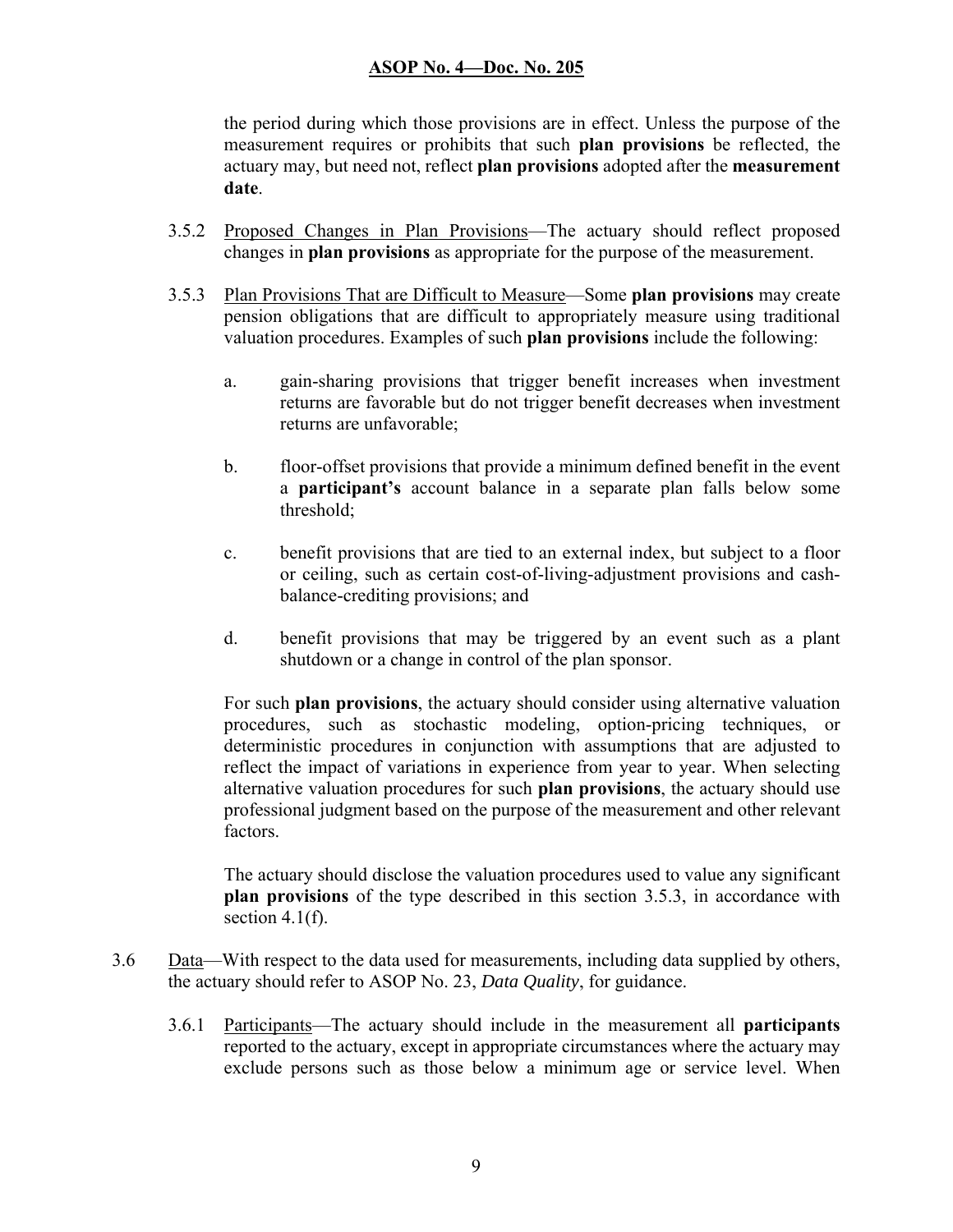appropriate, the actuary may include employees who might become **participants** in the future.

- 3.6.2 Hypothetical Data—When appropriate, the actuary may prepare measurements based on assumed demographic characteristics of current or future plan **participants**.
- 3.7 Other Information from the Principal—The actuary should obtain from the principal other information, such as accounting policies or funding elections, necessary for the purpose of the measurement.
- 3.8 Assumptions—The actuary should refer to ASOP Nos. 27 and 35 for guidance on the selection and assessment of assumptions.

In addition, the actuary should assess whether the combined effect of assumptions is expected to have no significant bias (i.e., it is not significantly optimistic or pessimistic) except when provisions for adverse deviation are included or when alternative assumptions are used for the assessment of risk, in accordance with ASOP No. 51. For this purpose, the actuary should assess assumptions other than 1) **prescribed assumptions or methods set by law** and 2) assumptions that the actuary has not selected and is unable to assess for reasonableness for the purpose of the measurement.

- 3.9 Measuring the Value of Accrued or Vested Benefits—Depending on the scope of the assignment, the actuary may measure the value of any accrued or vested benefits as of a **measurement date**. The actuary should take into account the following when making such measurements:
	- a. relevant **plan provisions** and applicable law;
	- b. the status of the plan (for example, whether the plan is assumed to continue to exist or be terminated);
	- c. the contingencies upon which benefits become payable, which may differ for ongoing-basis and termination-basis measurements;
	- d. the extent to which **participants** have satisfied relevant eligibility requirements for accrued or vested benefits and the extent to which future service or advancement in age may satisfy those requirements;
	- e. whether or the extent to which death, disability, or other ancillary benefits are accrued or vested;
	- f. whether the **plan provisions** regarding benefits earned provide an appropriate attribution pattern for the purpose of the measurement (for example, if the plan's benefit accruals are significantly back-loaded, it may be appropriate to value accrued benefits with a less back-loaded attribution pattern); and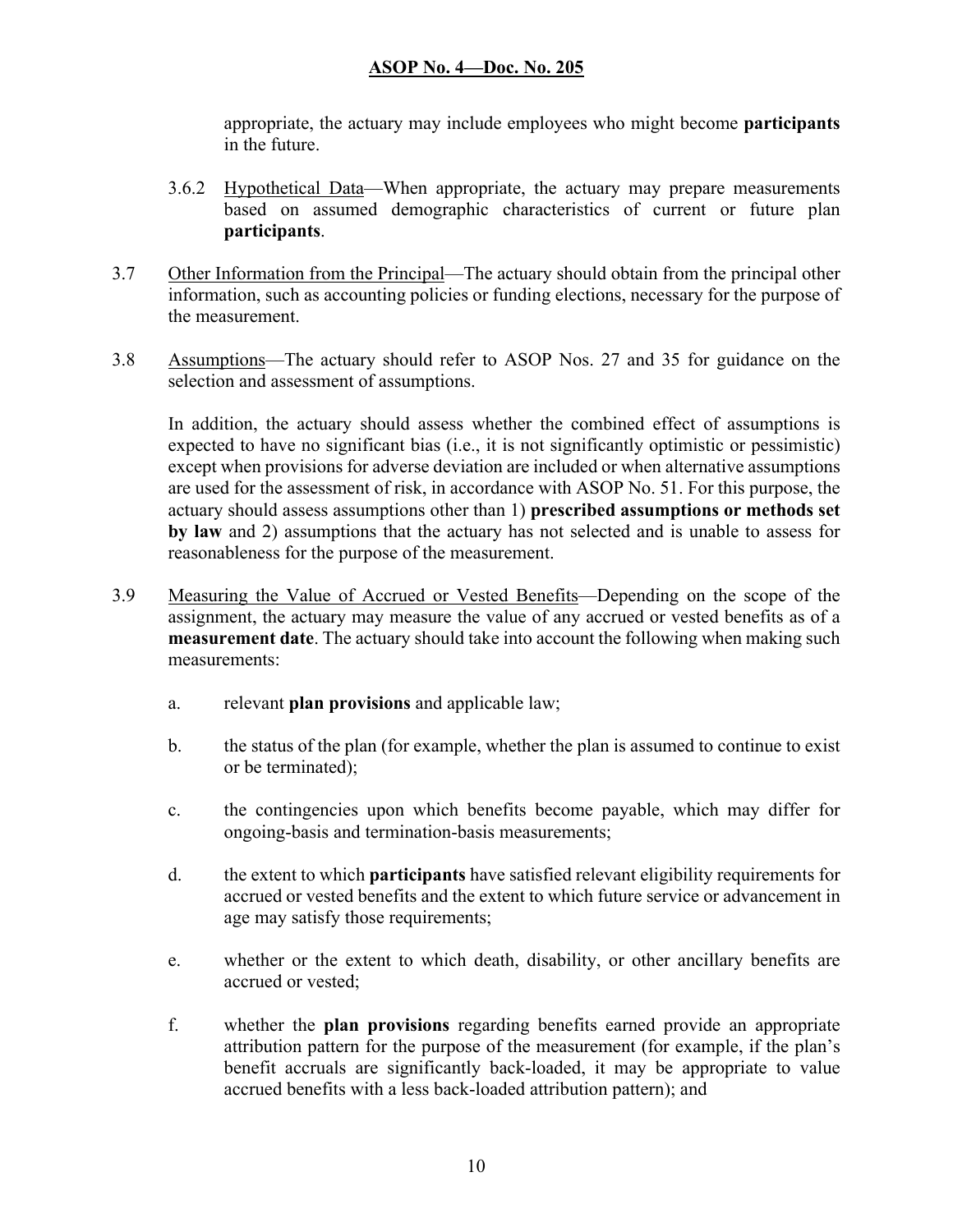- g. the impact of a special event (such as a plant shutdown or plan termination), when applicable. Examples of factors that may impact the measurement include the following:
	- 1. the effect of the special event on continued employment;
	- 2. the impact of the special event on **participant** behavior due to factors such as subsidized payment options;
	- 3. **expenses** associated with a potential plan termination, including transaction costs to liquidate plan assets; and
	- 4. changes in investment policy.
- 3.10 Market-Consistent Present Values—When calculating a **market-consistent present value**, the actuary should do the following:
	- a. select assumptions based on the actuary's observation of the estimates inherent in market data in accordance with the guidance in ASOP Nos. 27 and 35, depending on the purpose of the measurement; and
	- b. reflect benefits earned as of the **measurement date**.

 In addition, the actuary may reflect benefit payment default risk or the financial health of the plan sponsor in the calculation.

3.11 Low-Default-Risk Obligation Measure—When performing a **funding valuation**, the actuary should calculate and disclose a low-default-risk obligation measure of the benefits earned (or costs accrued if appropriate under the actuarial cost method used for this purpose) as of the **measurement date**. The actuary need not calculate and disclose this obligation measure more than once per year.

When calculating this measure, the actuary should use an **immediate gain actuarial cost method**.

When calculating this measure, the actuary should select a discount rate or discount rates derived from low-default-risk fixed income securities whose cash flows are reasonably consistent with the pattern of benefits expected to be paid in the future. Examples of discount rates that may meet these requirements include, but are not limited to, the following:

- a. US Treasury yields;
- b. rates implicit in settlement of pension obligations including payment of lump sums and purchases of annuities from insurance companies;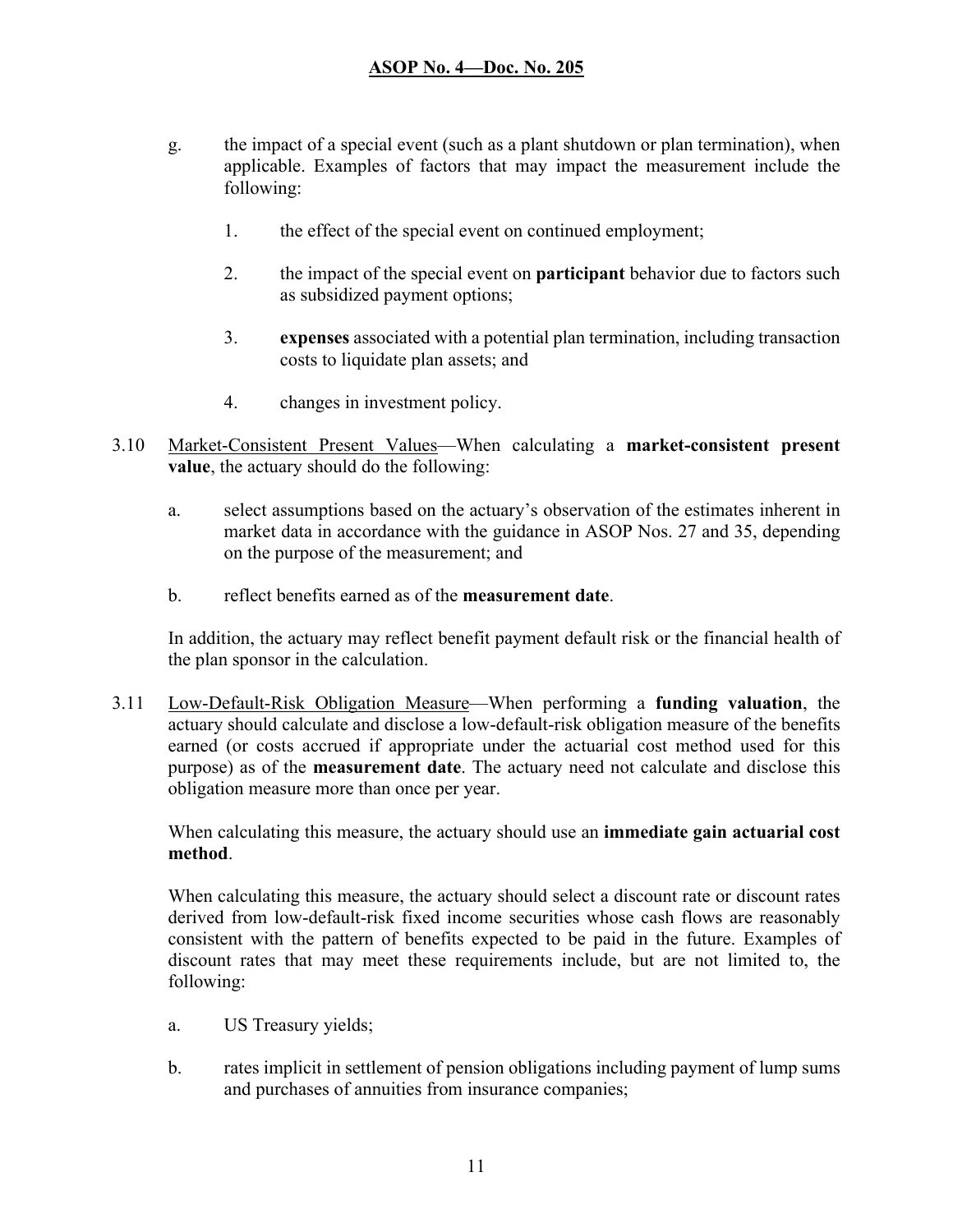- c. yields on corporate or tax-exempt general obligation municipal bonds that receive one of the two highest ratings given by a recognized ratings agency;
- d. non-stabilized ERISA funding rates for single employer plans; and
- e. multiemployer current liability rates.

When plan provisions create pension obligations that are difficult to appropriately measure using traditional valuation procedures, such as benefits affected by actual investment returns, movements in a market index, or other similar factors, the actuary should consider using alternative valuation procedures such as those described under section 3.5.3 to calculate the low-default-risk obligation measure of those benefits earned or costs accrued as of the **measurement date**.

For purposes of this obligation measure, the actuary should consider reflecting the impact, if any, of investing plan assets in low-default-risk fixed income securities on the pattern of benefits expected to be paid in the future, such as in a variable annuity plan.

When calculating this measure, the actuary should not reflect benefit payment default risk or the financial health of the plan sponsor.

Other than the discount rate or discount rates, the actuary may use the same assumptions used in the **funding valuation** for this measure. Alternatively, the actuary may select other assumptions that are consistent with the discount rate or discount rates and reasonable for the purpose of the measurement, in accordance with ASOP Nos. 27 and 35.

The actuary should provide commentary to help the intended user understand the significance of the low-default-risk obligation measure with respect to the **funded status** of the plan, plan contributions, and the security of **participant** benefits. The actuary should use professional judgment to determine the appropriate commentary for the intended user.

- 3.12 Relationship between Asset and Obligation Measurement—The actuary should reflect how plan or plan sponsor assets as of the **measurement date** are reported. For example, if the plan or plan sponsor assets have been reduced to reflect a lump sum paid, the lump sum or the related annuity value should also be excluded from the obligation.
- 3.13 Actuarial Cost Method—When selecting an **actuarial cost method** to assign **periodic costs** or **actuarially determined contributions** to time periods in advance of the time benefit payments are due, the actuary should select an **actuarial cost method** that meets the following criteria:
	- a. the period over which **normal costs** are allocated for a **participant** begins no earlier than the date of employment and does not extend beyond the last assumed retirement age. The period may be applied to each individual **participant** or to groups of **participants** on an aggregate basis;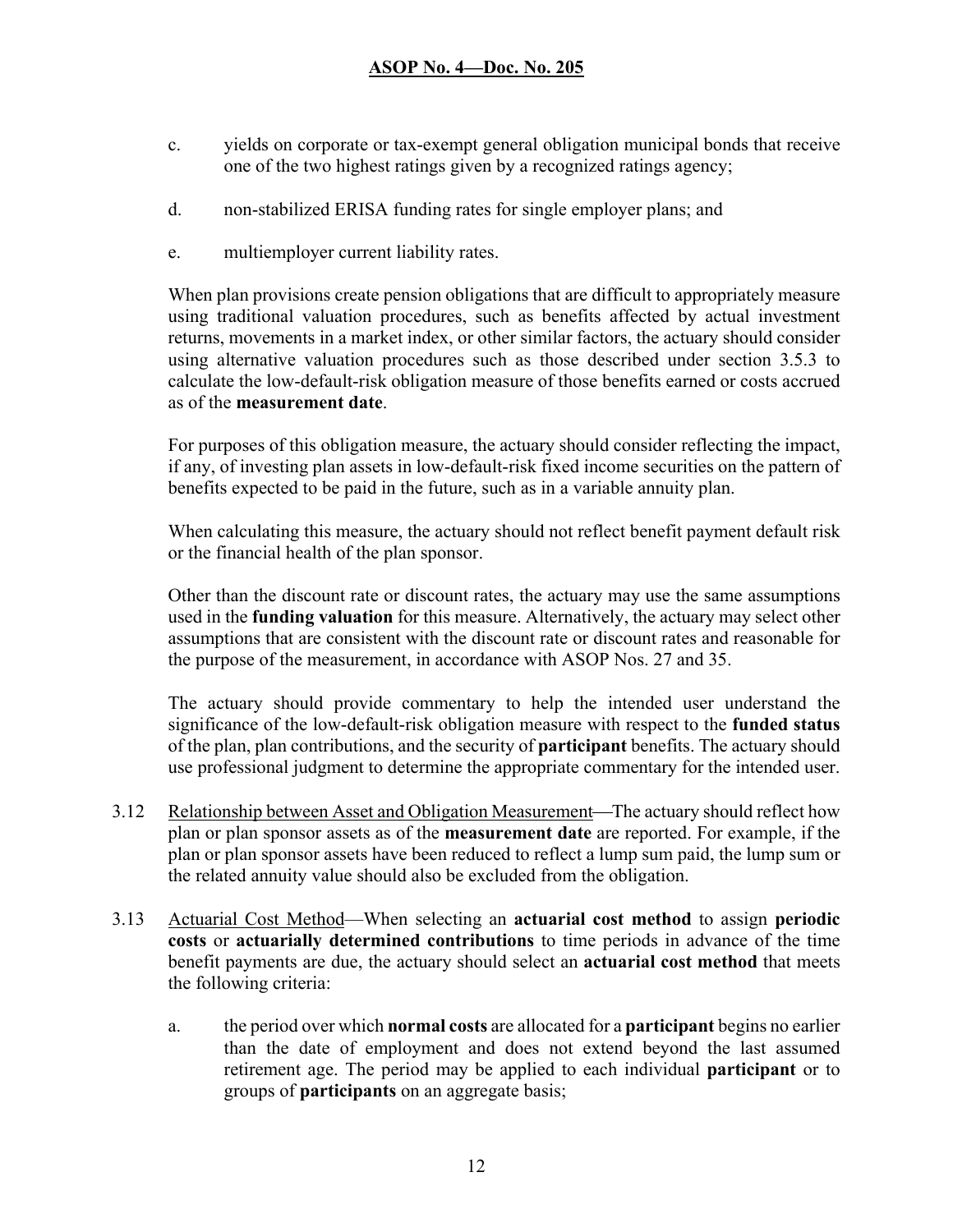When a plan has no active **participants** and no **participants** are accruing benefits, a reasonable **actuarial cost method** will not produce a **normal cost** for benefits. For purposes of this standard, an employee does not cease to be an active **participant** merely because he or she is no longer accruing benefits under the plan;

- b. the attribution of **normal costs** bears a reasonable relationship to some element of the plan's benefit formula or the **participant's** compensation or service. The attribution basis may be applied on an individual or group basis. For example, the **actuarial present value of projected benefits** for each **participant** may be allocated by that **participant's** own compensation or may be allocated by the aggregated compensation for a group of **participants**;
- c. **expenses** are considered when assigning **periodic costs** or **actuarially determined contributions** to time periods. For example, the **expenses** for a period may be added to the **normal cost** for benefits, or **expenses** may be reflected as an adjustment to the investment return assumption or the discount rate. As another example, **expenses** may be reflected as a percentage of pension obligation or **normal cost**; and
- d. the sum of the **actuarial accrued liability** and the **actuarial present value** of future **normal costs** equals the **actuarial present value of projected benefits** and **expenses**, to the extent **expenses** are included in the **actuarial accrued liability**  and **normal cost**. For purposes of this criterion, under a **spread gain actuarial cost method**, the sum of the actuarial value of assets and the unfunded **actuarial accrued liability**, if any, shall be considered to be the **actuarial accrued liability**.

When disclosing a **funded status** measurement using a **spread gain actuarial cost method**, the actuary should also calculate and disclose a **funded status** measurement using an **immediate gain actuarial cost method**.

3.14 Amortization Method—When selecting an **amortization method**, the actuary should select an **amortization method** for each amortization base that is expected to produce amortization payments that fully amortize the amortization base within a reasonable time period or reduce the outstanding balance by a reasonable amount each year.

For purposes of determining a reasonable time period or a reasonable amount, the actuary should take into account factors including, but not limited to, the following, if applicable:

- a. whether the **amortization method** is open or closed;
- b. the source of the amortization base;
- c. the anticipated pattern of the amortization payments, including the length of time until amortization payments exceed nominal interest on the outstanding balance;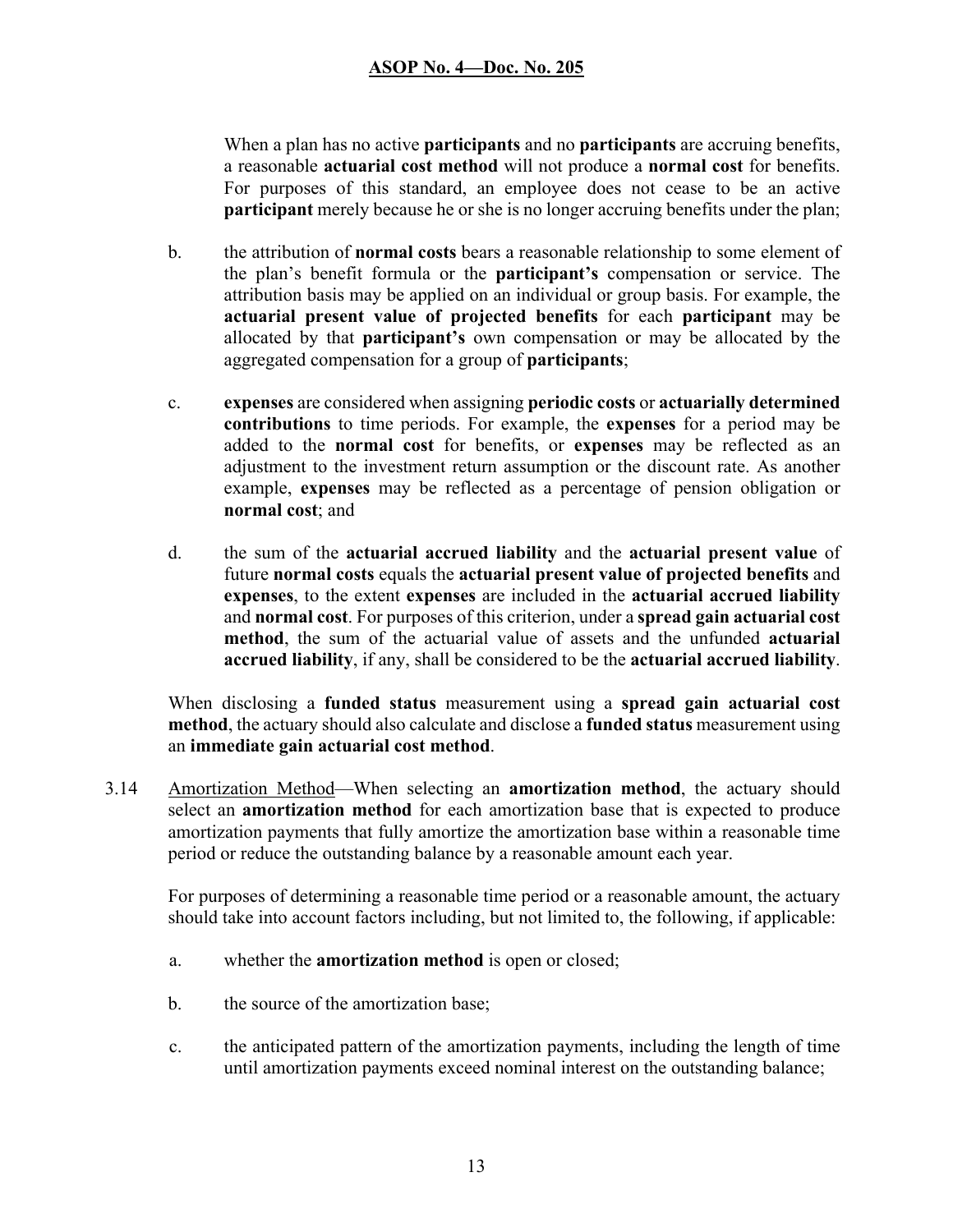- d. whether the amortization base is positive or negative;
- e. the duration of the **actuarial accrued liability**;
- f. the average remaining service lifetime of active plan **participants**; and
- g. the **funded status** of the plan or period to plan insolvency.

When selecting an **amortization method**, the actuary should select an **amortization method** that is expected to produce total amortization payments that are expected to fully amortize the unfunded **actuarial accrued liability** within a reasonable time period or reduce the unfunded **actuarial accrued liability** by a reasonable amount within a sufficiently short period.

The actuary should assess whether the unfunded **actuarial accrued liability** is expected to be fully amortized.

For purposes of this section, the actuary should assume that all assumptions will be realized and **actuarially determined contributions** will be made when due.

- 3.15 Asset Valuation Method—The actuary should refer to ASOP No. 44 for guidance on the selection and use of an asset valuation method.
- 3.16 Output Smoothing Method—When selecting an **output smoothing method**, the actuary should select an **output smoothing method** that results in a reasonable relationship between the smoothed contribution and the corresponding **actuarially determined contribution** without output smoothing. A reasonable relationship includes the following:
	- a. the **output smoothing method** produces a value that does not fall below a reasonable range around the corresponding **actuarially determined contribution**  without output smoothing; and
	- b. any shortfalls of the smoothed contribution to the corresponding **actuarially determined contribution** without output smoothing are recognized within a reasonable period of time.
- 3.17 Allocation Procedure—When selecting a **cost allocation procedure** or **contribution allocation procedure**, the actuary should take into account the following:
	- a. the balance among benefit security, intergenerational equity, and stability or predictability of **periodic costs** or **actuarially determined contributions**;
	- b. the timing and duration of expected benefit payments;
	- c. the nature and frequency of plan amendments; and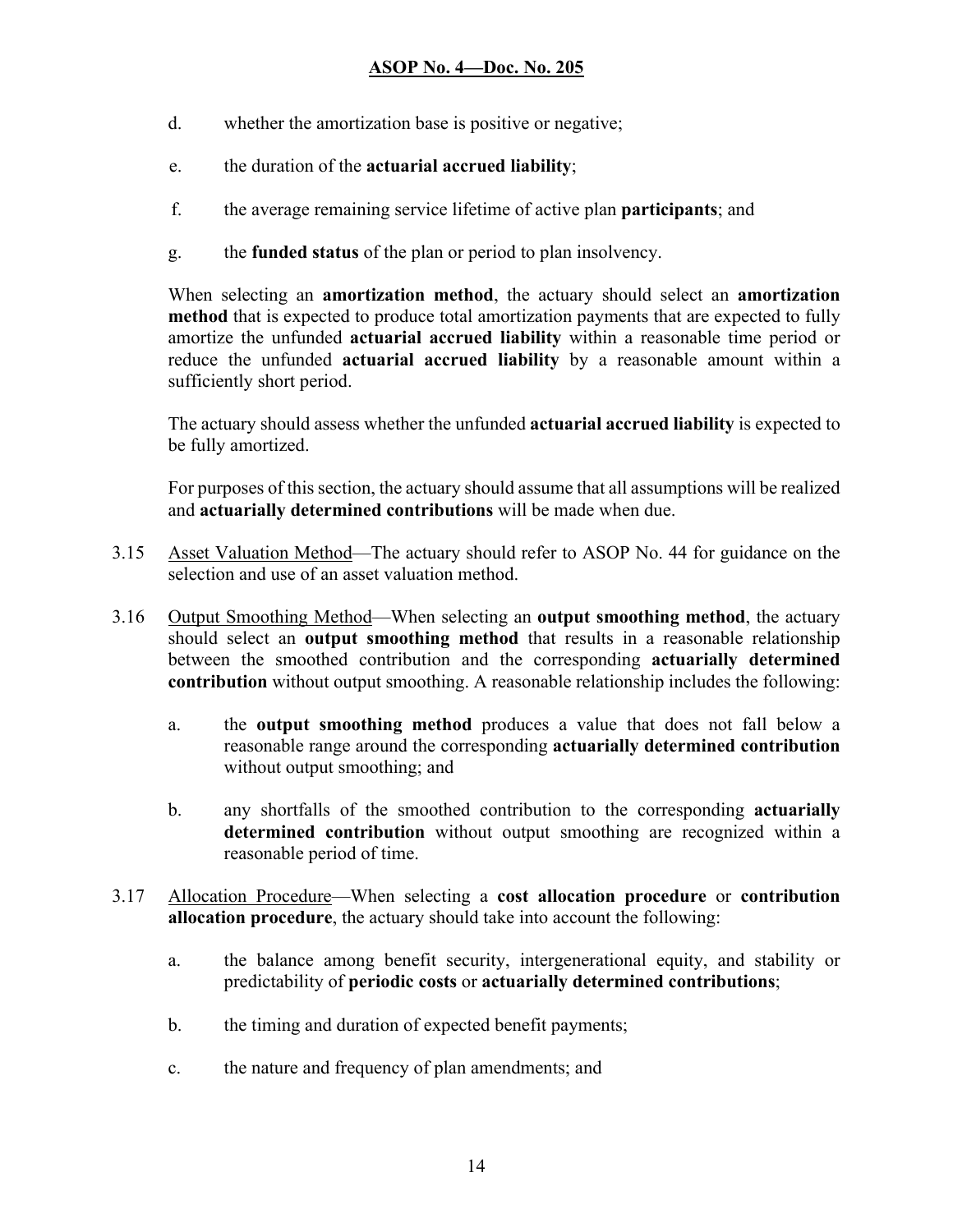- d. relevant input from the principal, for example, a desire to achieve a target funding level within a specified time frame.
- 3.18 Consistency between Contribution Allocation Procedure and the Payment of Benefits When selecting a **contribution allocation procedure**, the actuary should select a **contribution allocation procedure** that, in the actuary's professional judgment, is consistent with the plan accumulating adequate assets to make benefit payments when due, assuming that all assumptions will be realized and that the plan sponsor or other contributing entity will make **actuarially determined contributions** when due. In some circumstances, a **contribution allocation procedure** may not be expected to produce adequate assets to make benefit payments when they are due even if the actuary uses a combination of assumptions selected in accordance with ASOP Nos. 27 and 35, an **actuarial cost method** selected in accordance with section 3.13 of this standard, and an asset valuation method selected in accordance with ASOP No. 44.

Examples of such circumstances include the following:

- a. a plan covering a sole proprietor with funding that continues past an expected retirement date with payment due in a lump sum;
- b. using the aggregate **actuarial cost method** for a plan covering three employees, in which the principal is near retirement and the other employees are relatively young; and
- c. a plan amendment with an amortization period so long that overall plan **actuarially determined contributions** would be scheduled to occur too late to make plan benefit payments when due.
- 3.19 Implications of Contribution Allocation Procedure or Funding Policy—When performing a **funding valuation**, the actuary should do the following:
	- a. qualitatively assess the implications of the **contribution allocation procedure** or the plan's funding policy on the plan's expected future contributions and **funded status**;
	- b. estimate how long before any contribution as determined by the **contribution allocation procedure** or the plan's funding policy is expected to exceed the **normal cost**, plus interest on the unfunded **actuarial accrued liability**, if applicable;
	- c. estimate the period over which the unfunded **actuarial accrued liability**, if any, is expected to be fully amortized; and
	- d. assess whether the **contribution allocation procedure** or funding policy is significantly inconsistent with the plan accumulating assets adequate to make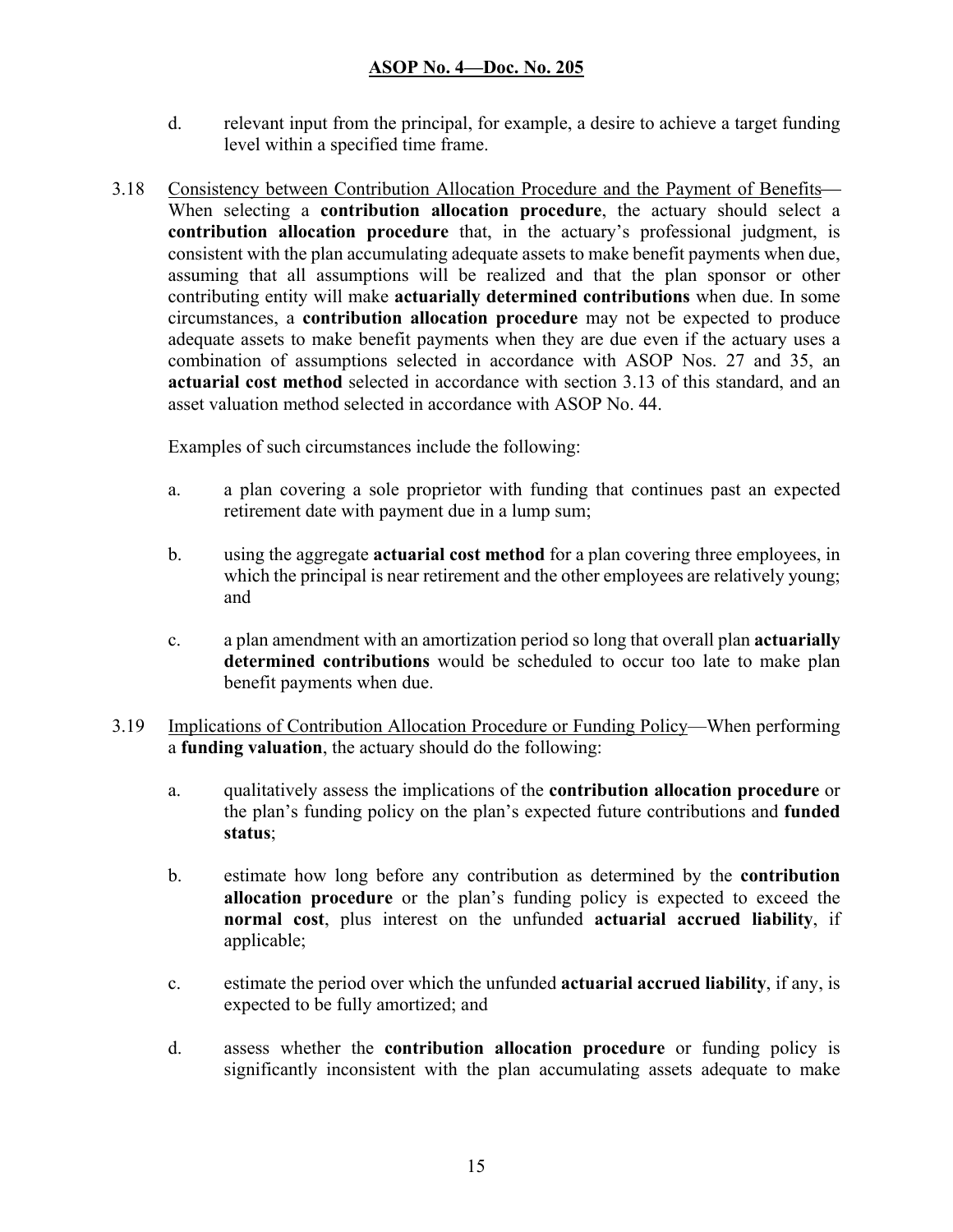benefit payments when due, and estimate the approximate time until assets are depleted.

For purposes of this section, contributions set by law or by a contract, such as a collective bargaining agreement, constitute a funding policy.

For purposes of this section, the actuary may presume that all assumptions will be realized and the plan sponsor (or other contributing entity) will make contributions anticipated by the **contribution allocation procedure** or funding policy.

- 3.20 Contribution Lag—When calculating an **actuarially determined contribution**, the actuary should consider reflecting the passage of time between the **measurement date** and the expected timing of actual contributions.
- 3.21 Reasonable Actuarially Determined Contribution—When performing a **funding valuation**, except where the **actuarially determined contribution** is based on a **prescribed assumption or method set by law**, the actuary should also calculate and disclose a reasonable **actuarially determined contribution**. For this purpose, an **actuarially determined contribution** is reasonable if it uses a **contribution allocation procedure** that satisfies the following conditions:
	- a. all significant assumptions selected by the actuary are reasonable, all significant **prescribed assumptions or methods set by another party** do not significantly conflict with what in the actuary's professional judgment is reasonable in accordance with ASOP Nos. 27 and 35, and the combined effect of these assumptions is expected to have no significant bias (i.e., it is not significantly optimistic or pessimistic) except when provisions for adverse deviation are included;
	- b. the **actuarial cost method** used should be consistent with section 3.13. If an **actuarial cost method** with individual attribution is used, each **participant's normal cost** should be based on the **plan provisions** applicable to that **participant**;
	- c. if an **amortization method** is used, it should be consistent with section 3.14;
	- d. if an asset valuation method is used, it should be consistent with section 3.15;
	- e. if an **output smoothing method** is used, it should be consistent with section 3.16; and
	- f. the **contribution allocation procedure** should, in the actuary's professional judgment, be consistent with the plan accumulating assets adequate to make benefit payments when due, assuming that all assumptions will be realized and that the plan sponsor or other contributing entity will make **actuarially determined contributions** when due.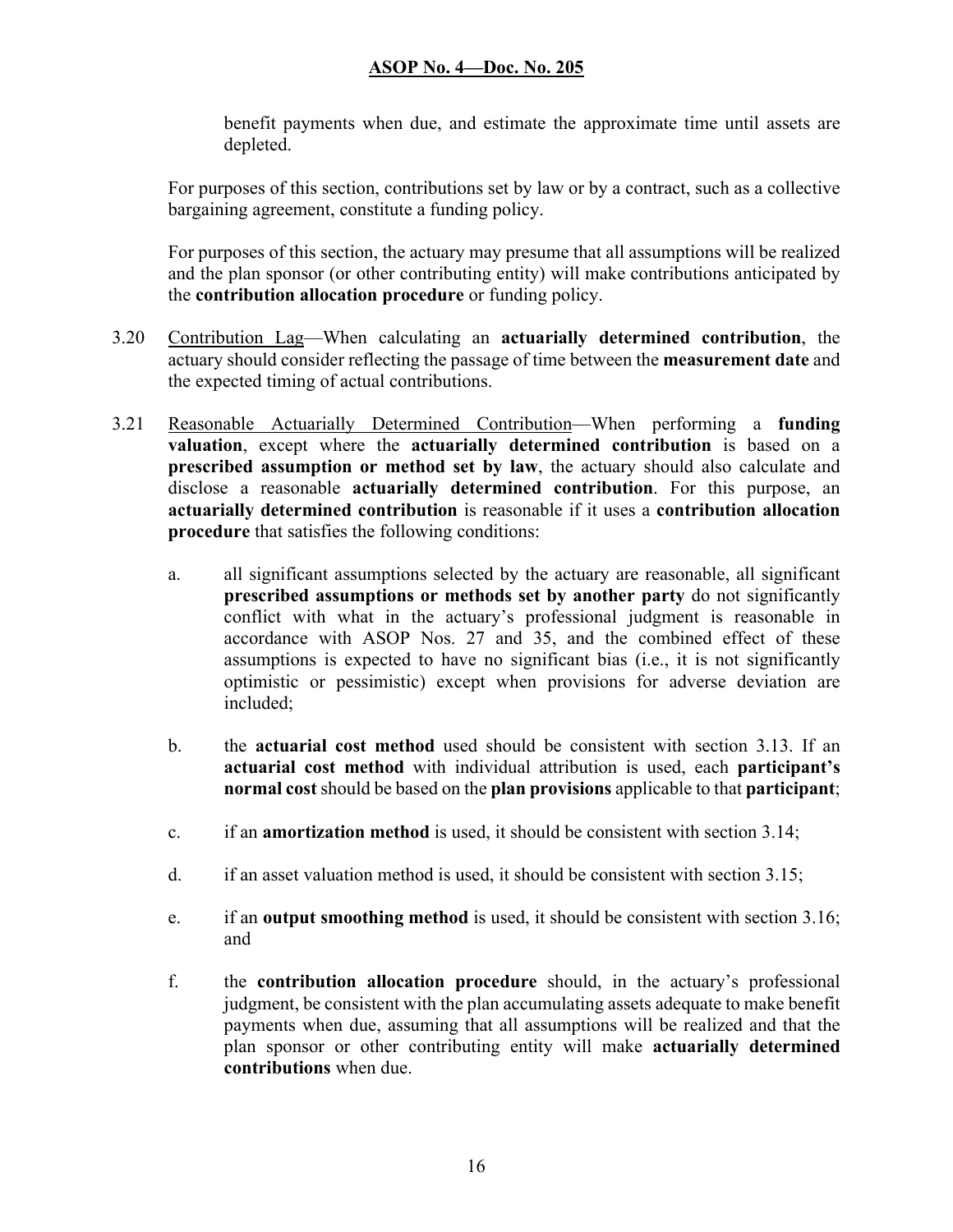- 3.22 Gain and Loss Analysis—When performing a **funding valuation**, the actuary should perform a **gain and loss analysis** for the period between the prior **measurement date** and the current **measurement date**, unless in the actuary's professional judgment, successive **gain and loss analyses** would not be appropriate for assessing the reasonableness of the assumptions. For example, successive **gain and loss analyses** may not provide useful information about the reasonableness of the assumptions for a small plan in which a single individual accounts for most of the **actuarial accrued liability**. If a **gain and loss analysis** is performed, the actuary should at least separate the total gain or loss into investment gain or loss and other gain or loss.
- 3.23 Volatility—If the scope of the actuary's assignment includes an analysis of the potential range of future pension obligations, **periodic costs**, **actuarially determined contributions**, or **funded status**, the actuary should take into account sources of volatility that, in the actuary's professional judgment, are significant. Examples of potential sources of volatility include the following:
	- a. plan experience differing from that anticipated by the economic or demographic assumptions, as well as the effect of new entrants;
	- b. changes in economic or demographic assumptions;
	- c. the effect of discontinuities in applicable law or accounting standards, such as full funding limitations, the end of amortization periods, or liability recognition triggers;
	- d. the delayed effect of smoothing techniques, such as the pending recognition of prior experience losses; and
	- e. patterns of rising or falling **periodic cost** expected when using a particular **actuarial cost method** for the plan population.

When analyzing potential variations in economic and demographic experience or assumptions, the actuary should refer to ASOP No. 51 for additional guidance, where applicable.

3.24 Assessment of Assumptions and Methods Not Selected by the Actuary—For each **measurement date**, the actuary should assess whether an assumption or method not selected by the actuary is reasonable for the purpose of the measurement, other than 1) **prescribed assumptions or methods set by law** and 2) assumptions or methods that the actuary has not selected and is unable to assess for reasonableness for the purpose of the measurement. For purposes of this assessment, reasonable assumptions or methods are not necessarily limited to those the actuary would have selected for the measurement. In this assessment, the actuary should determine whether the assumption or method significantly conflicts with what, in the actuary's professional judgment, would be reasonable for the purpose of the measurement. If, in the actuary's professional judgment, there is a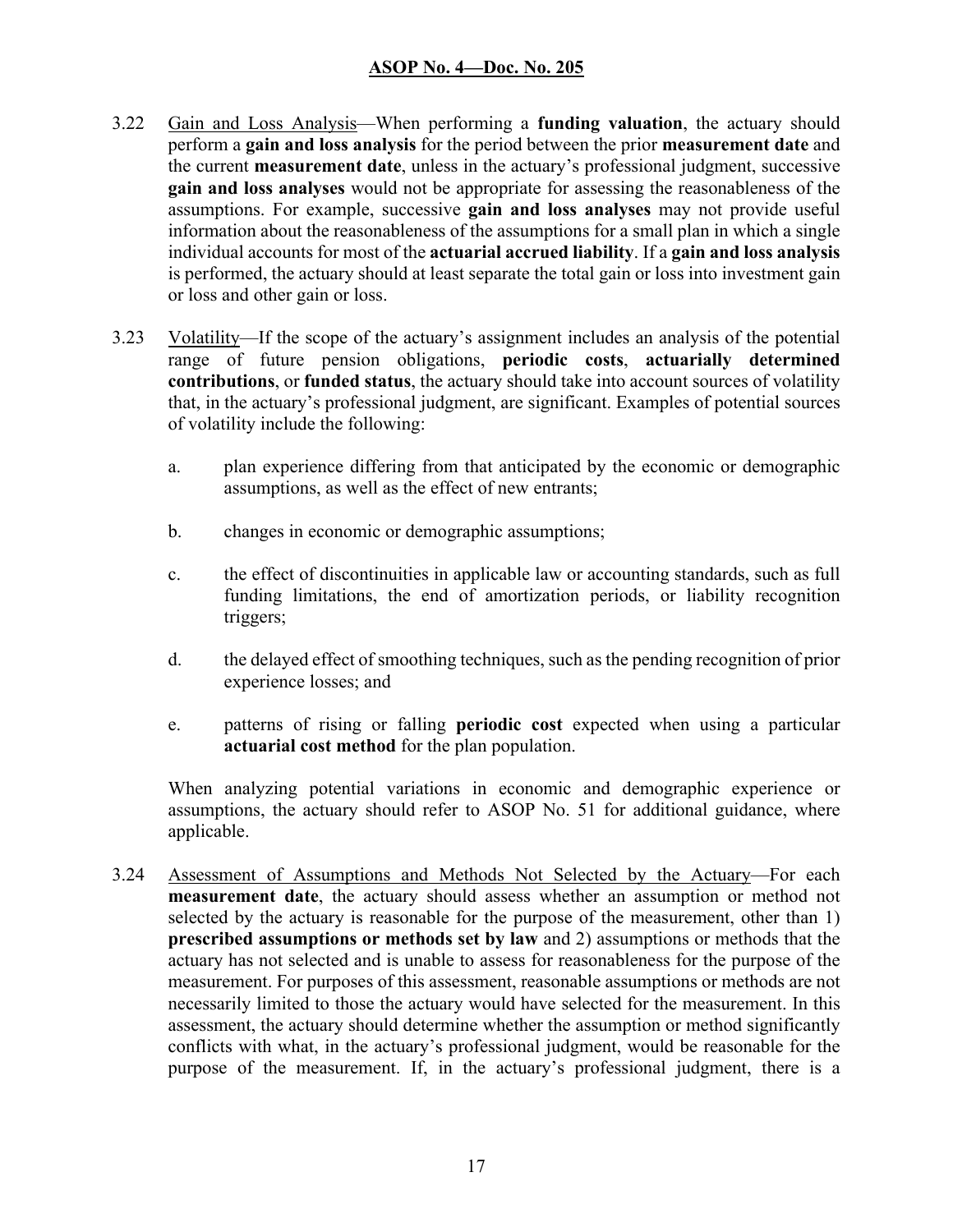significant conflict, the actuary should disclose this conflict in accordance with section  $4.2(a)$ .

- 3.25 Approximations and Estimates—Where circumstances warrant, the actuary may use approximations or estimates in performing the actuarial services. The following are some examples of such circumstances:
	- a. situations in which the actuary reasonably expects the results to be substantially the same as the results of detailed calculations;
	- b. situations in which the actuary's assignment requires informal or rough estimates; and
	- c. situations in which the actuary reasonably expects the amounts being approximated or estimated to represent only a minor part of the overall pension obligation, **periodic cost**, or **actuarially determined contribution**.

When using approximations or estimates, the actuary should use professional judgment to establish a balance between the degree of refinement of methodology and whether the impact on the results is material.

3.26 Documentation—The actuary should consider preparing and retaining documentation to support compliance with the requirements of section 3 and the disclosure requirements of section 4. If preparing documentation, the actuary should consider preparing such documentation in a form such that another actuary qualified in the same practice area could assess the reasonableness of the actuary's work. The degree of such documentation should be based on the professional judgment of the actuary and may vary with the complexity and purpose of the actuarial services. In addition, the actuary should refer to ASOP No. 41 for guidance related to the retention of file material other than that which is to be disclosed under section 4.

#### Section 4. Communications and Disclosures

- 4.1 Required Disclosures in an Actuarial Report—When issuing an actuarial report to which this standard applies, the actuary should refer to ASOP Nos. 23, 27, 35, 41, 44, 51, and 56. In addition, such communication should contain the following disclosures when relevant and material. An actuarial communication can comply with some, or all, of the specific requirements of this section by making reference to information contained in other actuarial communications available to the intended users (as defined in ASOP No. 41), such as an annual **actuarial valuation** report.
	- a. a statement of the purpose of the measurement and a statement to the effect that the measurement may not be applicable for other purposes (see section 3.3);
	- b. the **measurement date** (see section 3.4);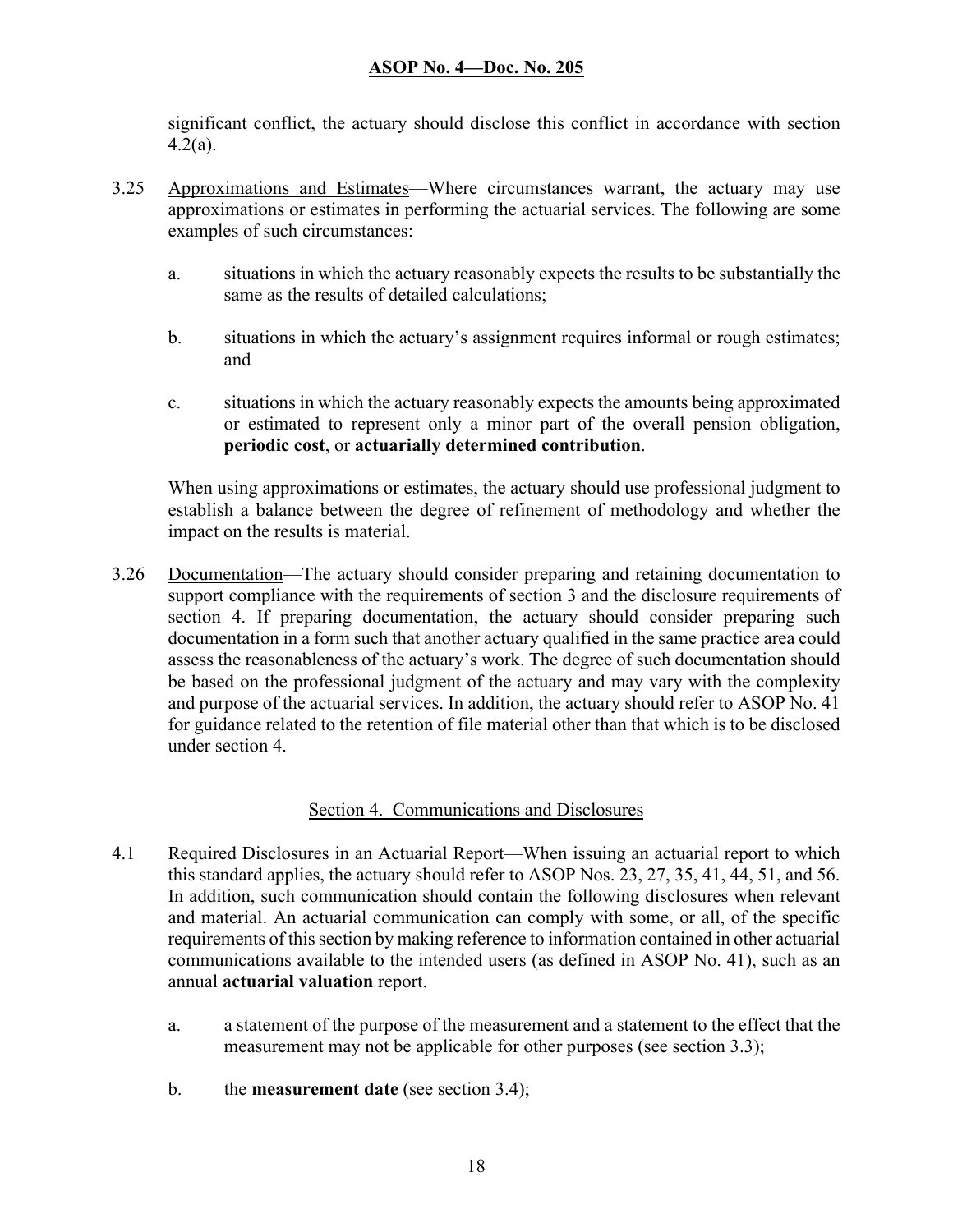- c. a description of adjustments made for events after the **measurement date** (see section 3.4.2);
- d. a description of adjustments of prior measurements (see section 3.4.3);
- e. an outline or summary of the **plan provisions** reflected in the **actuarial valuation**, a description of known changes in significant **plan provisions** reflected in the **actuarial valuation** from those used in the immediately preceding measurement prepared for a similar purpose, and a description of any significant **plan provisions** not reflected in the **actuarial valuation**, along with the rationale for not reflecting such significant **plan provisions** (see section 3.5);
- f. a description of the valuation procedures used to value any significant **plan provisions** of the type described in section 3.5.3, such that another actuary qualified in the same practice area could make an objective appraisal of the reasonableness of the actuary's work as presented in the actuarial report (see section 3.5.3);
- g. the date(s) as of which the **participant** and financial information were compiled;
- h. a summary of the **participant** information (see section 3.6.1);
- i. if hypothetical data are used, a description of the data (see section 3.6.2);
- j. a description of any accounting policies or funding elections made by the principal that are pertinent to the measurement (see section 3.7);
- k. a description of known changes in significant assumptions and methods from those used in the immediately preceding measurement prepared for a similar purpose. For assumption and method changes that are not the result of a **prescribed assumption or method set by another party** or a **prescribed assumption or method set by law**, the actuary should include an explanation of the information and analysis that led to those changes. The explanation may be brief but should be pertinent to the plan's circumstances (see section 3.8);
- l. a statement indicating whether, in the actuary's professional judgment, the combined effect of the assumptions other than 1) **prescribed assumptions or methods set by law** and 2) assumptions that the actuary has not selected and is unable to assess for reasonableness for the purpose of the measurement is expected to have no significant bias (i.e., it is not significantly optimistic or pessimistic), except when provisions for adverse deviation are included or when alternative assumptions are used for the assessment of risk, in accordance with ASOP No. 51 (see section 3.8);
- m. a description of the types of benefits regarded as accrued or vested if the actuary measured the value of accrued or vested benefits, and, to the extent the attribution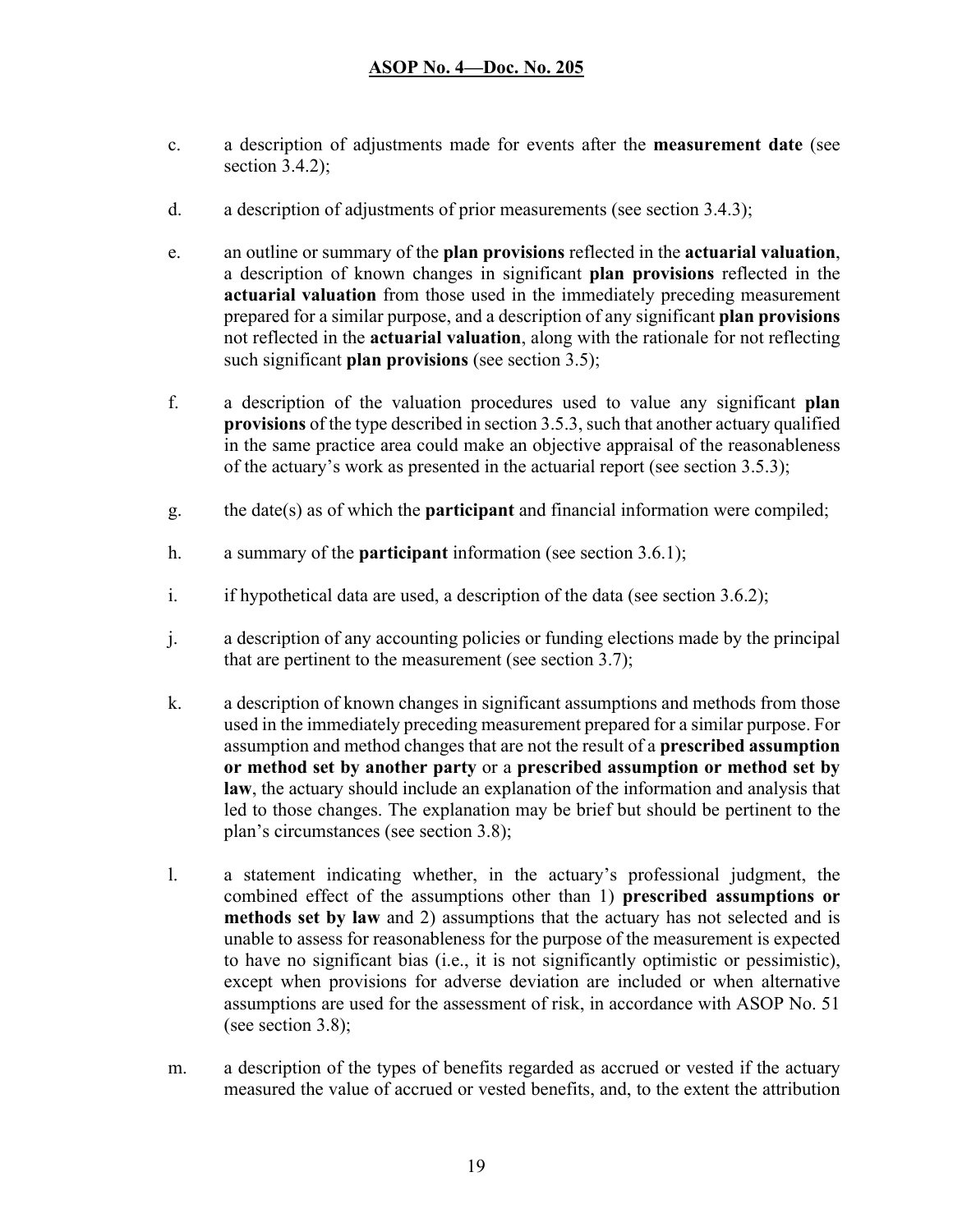pattern of accrued benefits differs from or is not described by the **plan provisions**, a description of the attribution pattern (see section 3.9);

- n. a description of whether and how benefit payment default risk or the financial health of the plan sponsor was included, if a **market-consistent present value**  measurement was performed (see section 3.10);
- o. if applicable, a low-default-risk obligation measure (see section 3.11). In addition to the measure, the actuary should disclose the following:
	- 1. the discount rate or discount rates used and rationale for selection;
	- 2. a description of other significant assumptions, if any, that differ from those used in the **funding valuation** and rationale for their selection;
	- 3. the **immediate gain actuarial cost method** used;
	- 4. a description of the valuation procedures that differ from those used in the **funding valuation** to value any significant **plan provisions** of the type described in section 3.5.3 such that another actuary qualified in the same practice area could make an objective appraisal of the reasonableness of the actuary's work; and
	- 5. commentary to help the intended user understand the significance of the low-default-risk obligation measure with respect to the **funded status** of the plan, plan contributions, and the security of **participant** benefits;
- p. a description of the **actuarial cost method** and the manner in which **normal costs** are allocated, in sufficient detail such that another actuary qualified in the same practice area would be able to understand the significant characteristics of the method (for example, how the **actuarial cost method** is applied to multiple benefit formulas, compound benefit formulas, or benefit formula changes, where such **plan provisions** are significant) (see section 3.13);
- q. if applicable, a description of the particular measures of plan assets and obligations that are included in the actuary's disclosure of the plan's **funded status**. For **funded status** measurements that are not prescribed by federal law or regulation, the actuary should accompany this description with each of the following additional disclosures:
	- 1. whether the **funded status** measure is appropriate for assessing the sufficiency of plan assets to cover the estimated cost of settling the plan's benefit obligations;
	- 2. whether the **funded status** measure is appropriate for assessing the need for or the amount of future contributions; and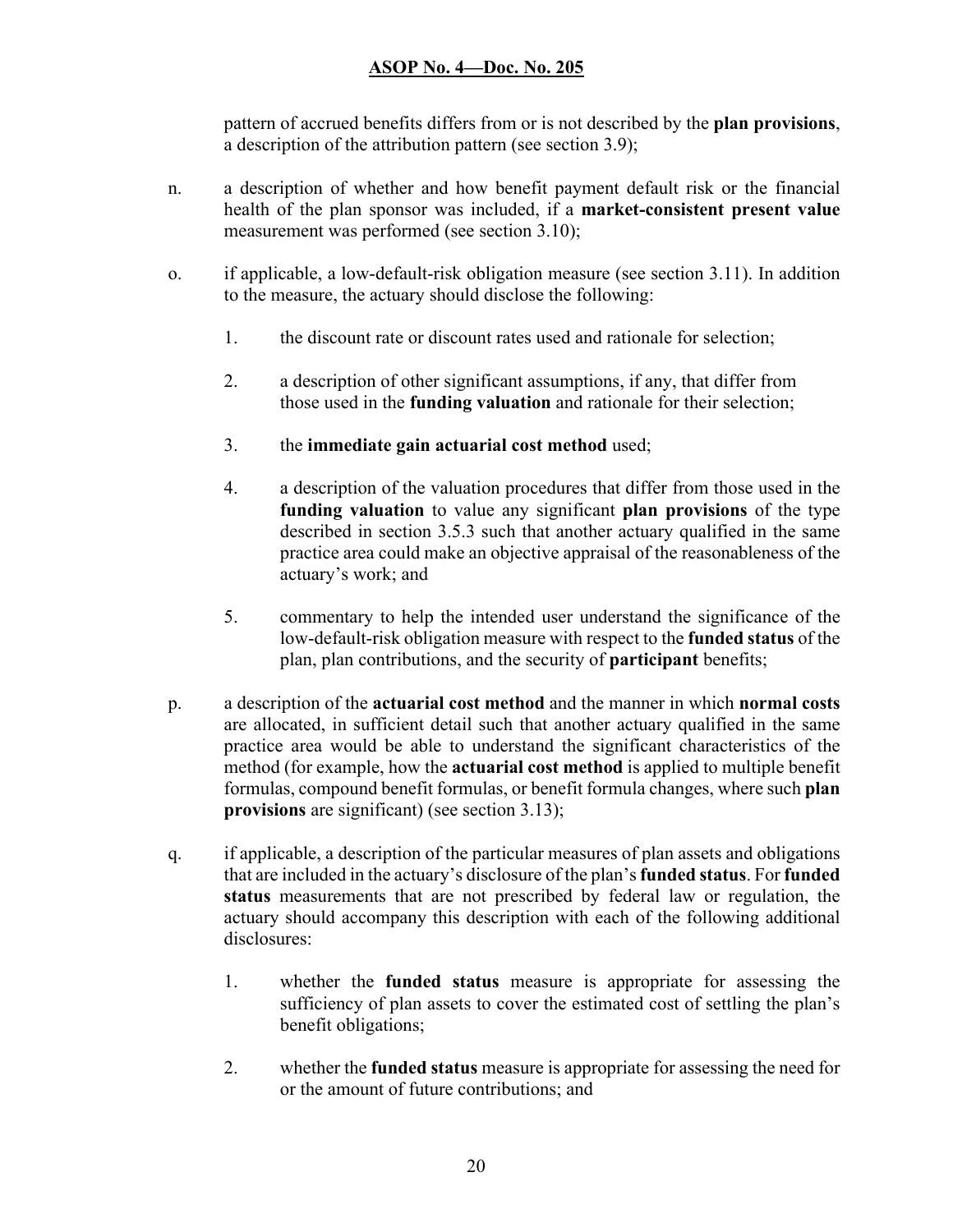- 3. if applicable, a statement that the **funded status** measure would be different if the measure reflected the market value of assets rather than the actuarial value of assets;
- r. **funded status** based on an **immediate gain actuarial cost method** if the actuary discloses a **funded status** based on a **spread gain actuarial cost method** (see section 3.13). A description of the **immediate gain actuarial cost method** used for this purpose should be disclosed;
- s. the remaining balance to be amortized, the remaining amortization period, and the amortization payment included in the **periodic cost** or **actuarially determined contribution** for each amortization base along with a disclosure if the unfunded **actuarial accrued liability** is not expected to be fully amortized (see section 3.14);
- t. a description of any **output smoothing method** used. If an **output smoothing method** is used, the actuary should also disclose the corresponding **actuarially determined contribution** without output smoothing (see section 3.16);
- u. a description of the **cost allocation procedure** or **contribution allocation procedure** including a description of the **amortization method** and any pay-asyou-go funding (i.e., the intended payment by the plan sponsor of some or all benefits when due) (see section 3.17);
- v. a description of all changes in **cost allocation procedures** or **contribution allocation procedures** that are not a result of a **prescribed assumption or method set by law**, including the resetting of an actuarial asset value. The actuary should disclose the reason for the change and the general effects of the change on relevant **periodic cost**, **actuarially determined contribution**, **funded status**, or other measures by words or numerical data, as appropriate. The disclosure of the reason for the change and the general effects of the change may be brief but should be pertinent to the plan's circumstances (see section 3.17);
- w. a qualitative description of the implications of the **contribution allocation procedure** or plan's funding policy on future expected plan contributions and **funded status** (see section 3.19[a]), if applicable. The actuary should disclose the significant characteristics of the **contribution allocation procedure** or plan's funding policy, and the significant assumptions used in the assessment;
- x. if applicable, an estimate of how long before any contribution as determined by the **contribution allocation procedure** or the plan's funding policy is expected to exceed the **normal cost**, plus interest on the unfunded **actuarial accrued liability** (see section  $3.19[b]$ );
- y. an estimate of the period over which the unfunded **actuarial accrued liability**, if any, is expected to be fully amortized (see section 3.19[c]);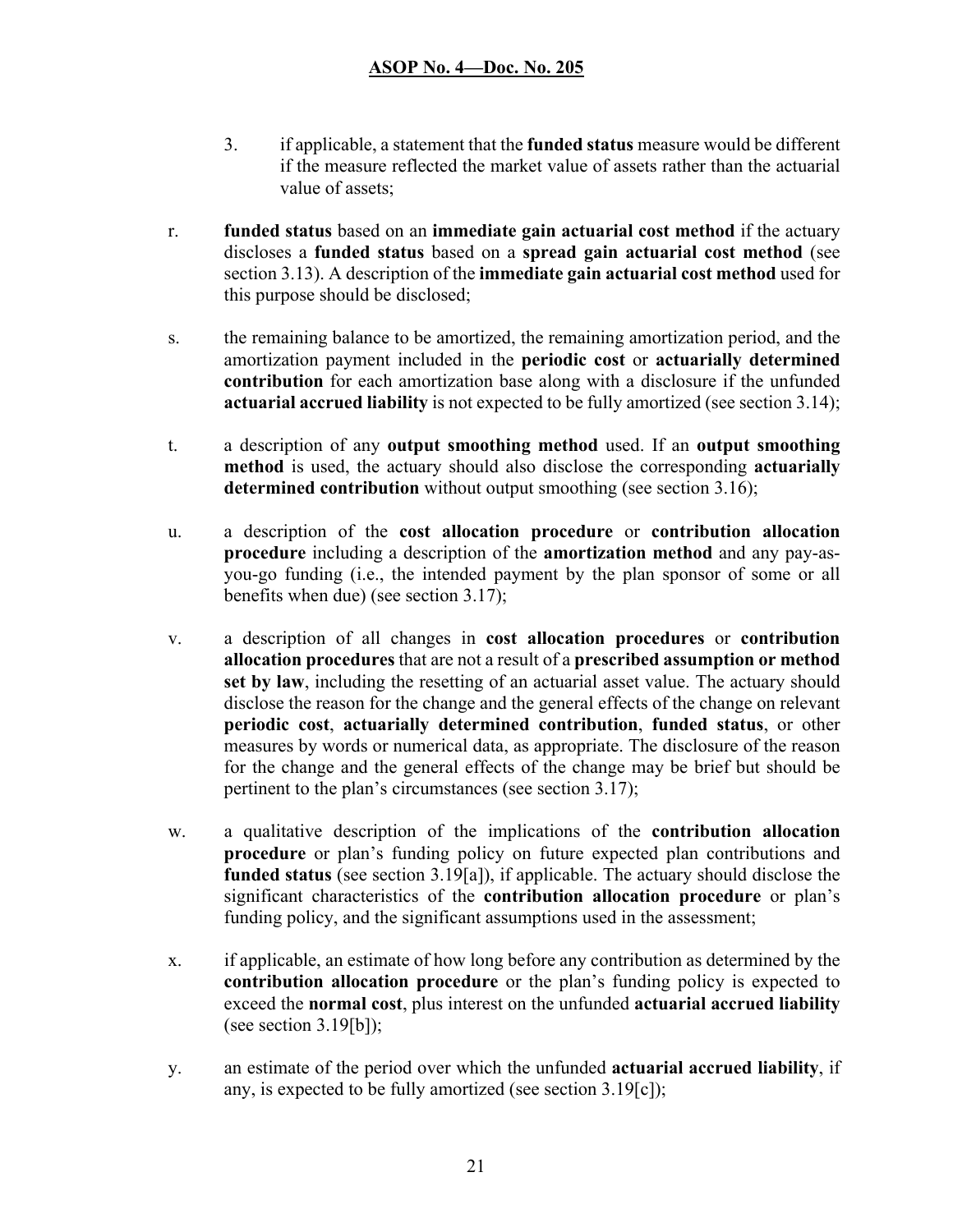- z. if applicable, a statement indicating that the **contribution allocation procedure** or funding policy is significantly inconsistent with the plan accumulating adequate assets to make benefit payments when due, as well as an estimate of the approximate time until assets are depleted (see section 3.19[d]);
- aa. if applicable, a reasonable **actuarially determined contribution**, the corresponding **funded status**, and any material assumptions or methods that were used in the calculation that are not otherwise disclosed. The actuary should include a description of how pertinent conditions discussed in section 3.17 have been taken into account in determining the reasonable **actuarially determined contribution** (see section 3.21). The disclosure may be brief but should be relevant to the plan's circumstances;
- bb. if applicable, the results of the **gain and loss analysis** separating the total gain or loss into investment gain or loss and other gain or loss. The actuary may meet the disclosure requirements of this section by providing more detailed results of the **gain and loss analysis** performed (see section 3.22). For example, the actuary could separate the non-investment gain or loss into demographic and economic gains or losses, or could identify gains or losses caused by individual decrements (for example, withdrawal, retirement, mortality) and other economic factors (for example, salary growth, inflation);
- cc. if, in the actuary's professional judgment, the actuary's use of approximations and estimates could produce results that differ materially from results based on a detailed calculation, a statement to this effect (see section 3.25); and
- dd. a statement, appropriate for the intended users, indicating that future measurements (for example, of pension obligations, **periodic costs**, **actuarially determined contributions**, or **funded status**, as applicable) may differ significantly from the current measurement. For example, a statement such as the following could be applicable: "Future actuarial measurements may differ significantly from the current measurements presented in this report due to such factors as the following: plan experience differing from that anticipated by the economic or demographic assumptions; changes in economic or demographic assumptions; increases or decreases expected as part of the natural operation of the methodology used for these measurements (such as the end of an amortization period or additional cost or contribution requirements based on the plan's **funded status**); and changes in **plan provisions** or applicable law." (See section 3.23)

In addition, the actuarial communication should include one of the following:

1. if the scope of the actuary's assignment included an analysis of the range of such future measurements, disclosure of the results of such analysis together with a description of the factors considered in determining such range; or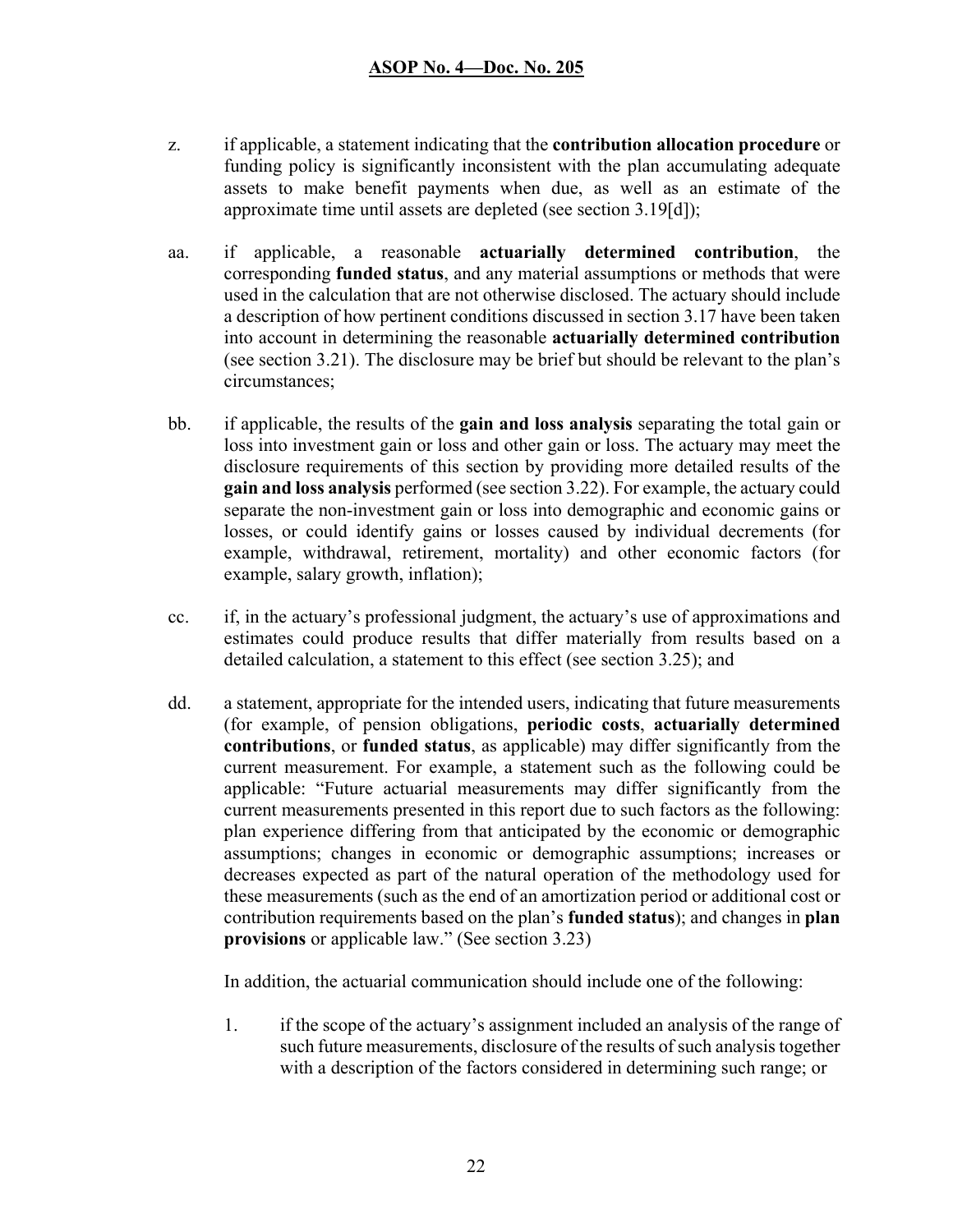- 2. a statement indicating that, due to the limited scope of the actuary's assignment, the actuary did not perform an analysis of the potential range of such future measurements.
- 4.2 Disclosures in an Actuarial Report about Assumptions or Methods Not Selected by the Actuary—The actuary should include disclosures in an actuarial report stating the source of any material assumptions or methods that the actuary has not selected.

With respect to any assumption or method that the actuary has not selected, other than **prescribed assumptions or methods set by law**, the actuary's report should identify the following, if applicable:

- a. any assumption or method that the actuary has not selected that, individually or in combination with other assumptions or methods, significantly conflicts with what, in the actuary's professional judgment, is reasonable for the purpose of the measurement (see section 3.24); or
- b. any assumption or method that the actuary has not selected and is unable to assess for reasonableness for the purpose of the measurement.
- 4.3 Additional Disclosures in an Actuarial Report—The actuary also should include disclosures in an actuarial report in accordance with ASOP No. 41 for the following circumstances:
	- a. if the actuary states reliance on other sources and thereby disclaims responsibility for any material assumption or method selected by a party other than the actuary; and
	- b. if in the actuary's professional judgment, the actuary has deviated materially from the guidance of this ASOP.
- 4.4 Confidential Information—Nothing in this ASOP is intended to require the actuary to disclose confidential information.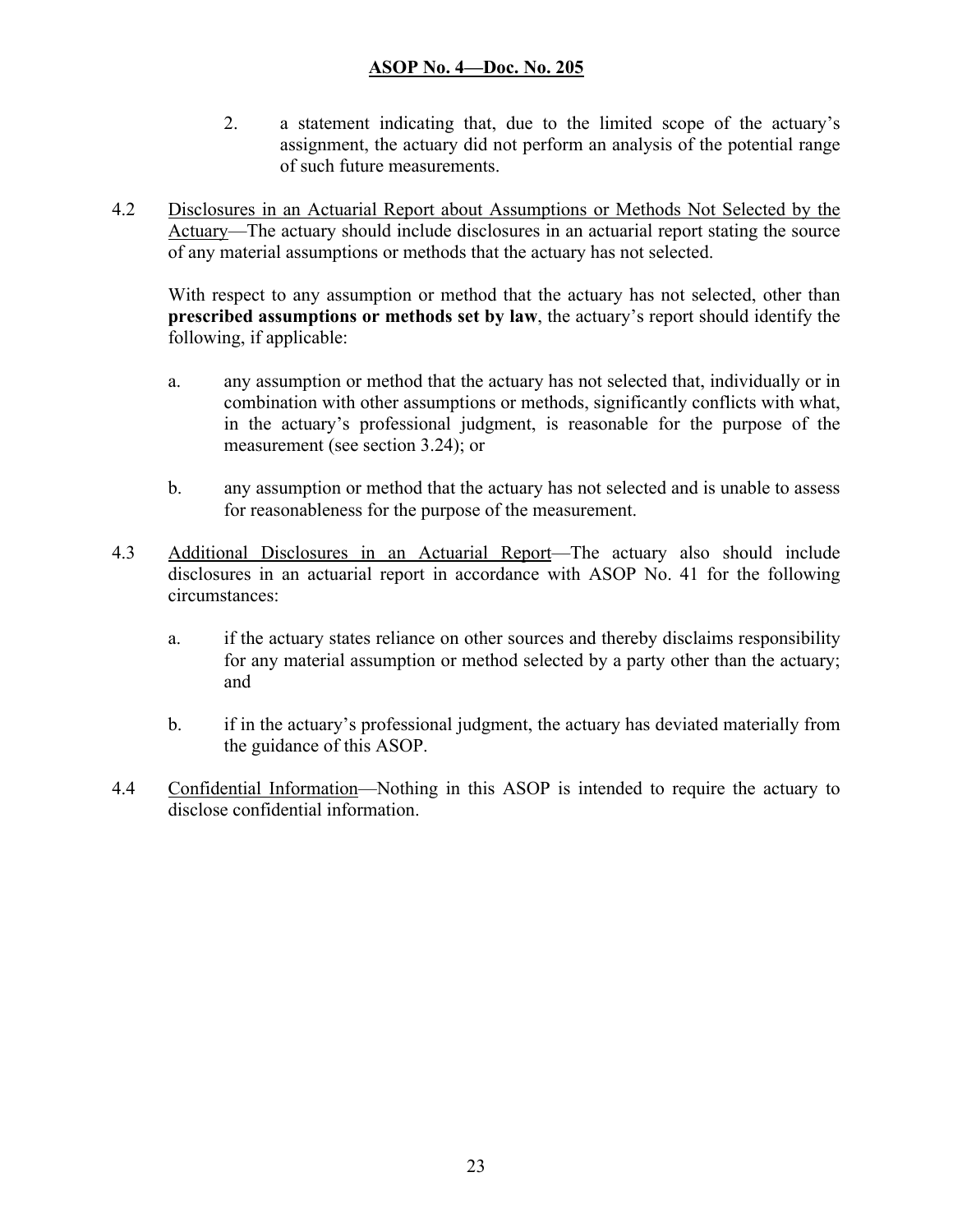## **Appendix**

## **Comments on the Third Exposure Draft and Responses**

The third exposure draft of the proposed revision of ASOP No. 4, *Measuring Pension Obligations and Determining Pension Plan Costs or Contributions*, was approved in June 2021 with a comment deadline of October 15, 2021. Seven comment letters were received, some of which were submitted on behalf of multiple commentators, such as by firms or committees. For purposes of the appendix, the term "commentator" may refer to more than one person associated with a particular comment letter. The Pension Committee carefully considered all comments received, and the ASB reviewed (and modified, where appropriate) the changes proposed by the Pension Committee.

Summarized below are the significant issues and questions contained in the comment letters and the responses to each. Minor wording or punctuation changes that were suggested but not significant are not reflected in the appendix, although they may have been adopted.

The term "reviewers" in the appendix includes the Pension Committee and the ASB. Also, the section numbers and titles used in the appendix refer to those in the third exposure draft.

|                    | <b>GENERAL COMMENTS</b>                                                                          |
|--------------------|--------------------------------------------------------------------------------------------------|
| Comment            | One commentator recommended that ASOP No. 4 explicitly recognize and state that many             |
|                    | provisions would not apply to small defined benefit plans.                                       |
|                    |                                                                                                  |
| Response           | The reviewers disagree and made no change.                                                       |
|                    | SECTION 1. PURPOSE, SCOPE, CROSS REFERENCES AND EFFECTIVE DATE                                   |
| Section 1.2, Scope |                                                                                                  |
| Comment            | One commentator suggested a reference to ASOP No. 56, Modeling, be added to the scope            |
|                    | section.                                                                                         |
|                    |                                                                                                  |
| Response           | The reviewers disagree and made no change in response to this comment. The reviewers note the    |
|                    | paragraph in scope addresses potential conflicts with pension-related ASOPs that provide         |
|                    | guidance directly related to this standard. The reviewers also note that a reference to ASOP No. |
|                    | 56 was added to section 3.2.                                                                     |
|                    | <b>SECTION 2. DEFINITIONS</b>                                                                    |
|                    | <b>Section 2.8, Contribution Allocation Procedure</b>                                            |
| Comment            | One commentator suggested changing the second sentence in section 2.8 to state, "The procedure   |
|                    | uses an actuarial cost method and may use an asset valuation method, an amortization method,     |
|                    | and/or an output smoothing method."                                                              |
|                    |                                                                                                  |
| Response           | The reviewers disagree and made no change as the use of "and/or" is inconsistent with ASOP       |
|                    | style since the use of "or" incorporates "and."                                                  |
|                    | <b>Section 2.9, Cost Allocation Procedure</b>                                                    |
| Comment            | One commentator suggested changing the second sentence in section 2.9 to state, "The procedure   |
|                    | uses an actuarial cost method, and may use an asset valuation method and/or an amortization      |
|                    | method."                                                                                         |
|                    |                                                                                                  |
| Response           | The reviewers disagree and made no change as the use of "and/or" is inconsistent with ASOP       |
|                    | style since the use of "or" incorporates "and."                                                  |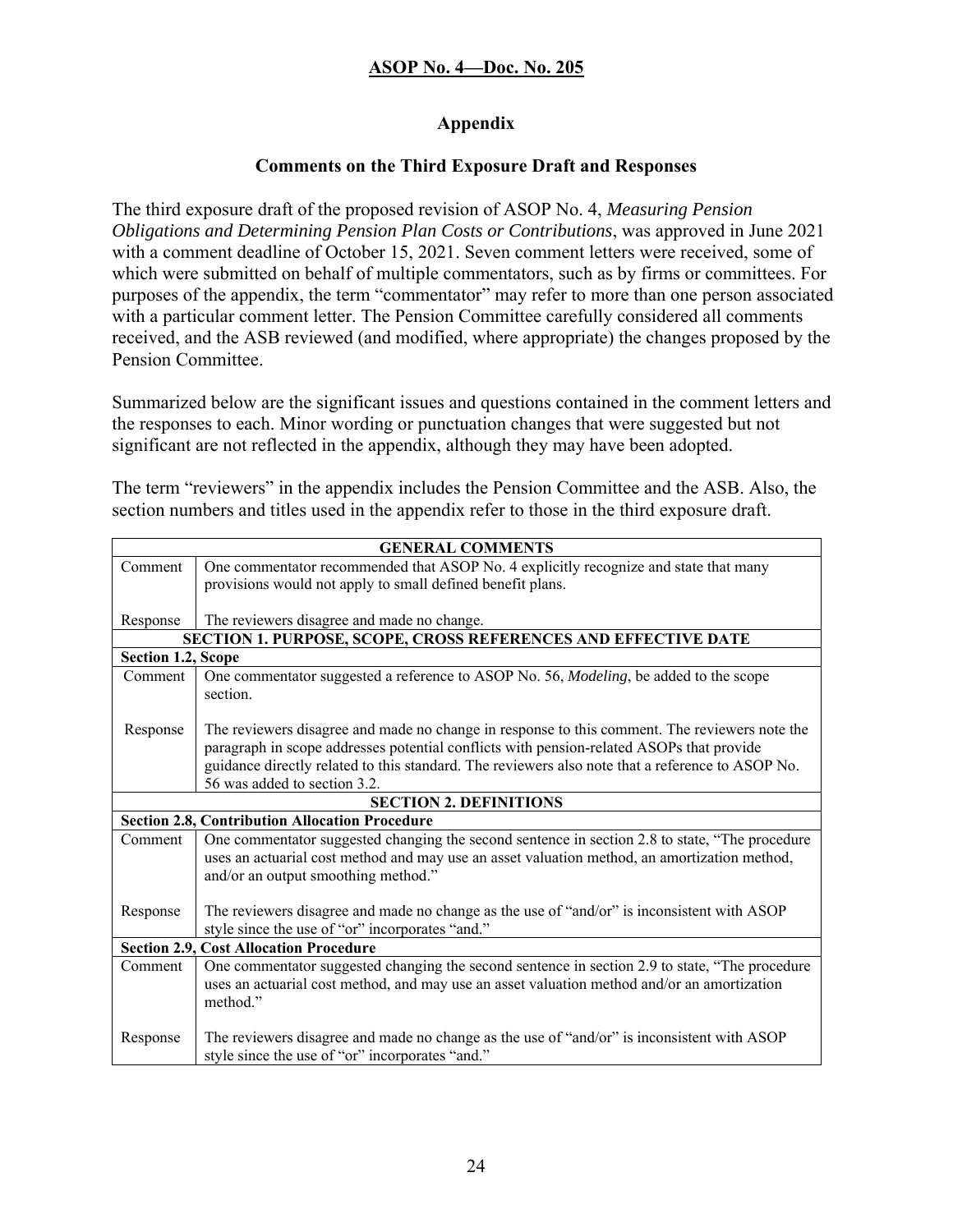|          | <b>SECTION 3. ANALYSIS OF ISSUES AND RECOMMENDED PRACTICES</b>                                                                                                                                                                                                                                                                                                                                              |
|----------|-------------------------------------------------------------------------------------------------------------------------------------------------------------------------------------------------------------------------------------------------------------------------------------------------------------------------------------------------------------------------------------------------------------|
|          | <b>Section 3.2, General Procedures</b>                                                                                                                                                                                                                                                                                                                                                                      |
| Comment  | One commentator suggested adding modeling to the list of general procedures, as well as adding<br>a new subsection.                                                                                                                                                                                                                                                                                         |
| Response | The reviewers disagree on the inclusion of a new subsection but added a reference to ASOP No.<br>56 in section 3.2.                                                                                                                                                                                                                                                                                         |
|          | <b>Section 3.4.3, Adjustments of Prior Measurements</b>                                                                                                                                                                                                                                                                                                                                                     |
| Comment  | One commentator suggested changing the last sentence in section 3.4.3 to state, "When adjusting                                                                                                                                                                                                                                                                                                             |
|          | obligations from a prior measurement date, the actuary should consider using revised<br>assumptions to determine the obligations if appropriate for the purpose of the measurement."                                                                                                                                                                                                                        |
| Response | The reviewers agree and modified the language in response to this comment.                                                                                                                                                                                                                                                                                                                                  |
|          | <b>Section 3.8, Assumptions</b>                                                                                                                                                                                                                                                                                                                                                                             |
| Comment  | One commentator suggested the term "assess" in section 3.8 should be clarified to determine<br>whether the combined effect of assumptions significantly conflicts with what would be<br>reasonable.                                                                                                                                                                                                         |
| Response | The reviewers believe the guidance is sufficiently clear and made no change.                                                                                                                                                                                                                                                                                                                                |
|          | Section 3.9, Measuring the Value of Accrued or Vested Benefits                                                                                                                                                                                                                                                                                                                                              |
| Comment  | One commentator recommended section $3.9(g)(3)$ (expenses associated with a potential plan<br>termination, including transaction costs to liquidate plan assets) and (4) (changes in investment<br>policy) be deleted, changed, or moved to section 3.3.                                                                                                                                                    |
| Response | The reviewers modified the guidance in section 3.9 in response to this comment.<br><b>Section 3.10, Market-Consistent Present Values</b>                                                                                                                                                                                                                                                                    |
|          | One commentator suggested eliminating this section and stated that, if the concept is retained, it                                                                                                                                                                                                                                                                                                          |
| Comment  | should be made clear that ABO and PBO under ASC 715 are likely not market consistent present<br>values.                                                                                                                                                                                                                                                                                                     |
| Response | The reviewers believe the guidance is appropriate and made no change in response to this<br>comment.                                                                                                                                                                                                                                                                                                        |
| Comment  | One commentator suggested that if section 3.10 is retained, the portion permitting the reflection<br>of payment default risk or the financial health of the sponsor should be eliminated.                                                                                                                                                                                                                   |
| Response | The reviewers disagree and made no change in response to this comment.                                                                                                                                                                                                                                                                                                                                      |
| Comment  | One commentator stated that in sections 3.10 and 3.11 it is not clear whether "benefits earned as<br>of the valuation date" are the same thing as "accrued benefits" in section 3.9, Measuring the<br>Value of Accrued or Vested Benefits. If so, the ASOP should use the same terminology in all<br>three of these sections. If a distinction is intended, it should be made clear what the difference is. |
| Response | The reviewers clarified the guidance in section 3.9 in response to this comment.                                                                                                                                                                                                                                                                                                                            |
|          | Section 3.11, Low-Default-Risk Obligation Measure                                                                                                                                                                                                                                                                                                                                                           |
| Comment  | Several commentators suggested changing "should calculate" to "should consider<br>calculating" in first paragraph of section 3.11.                                                                                                                                                                                                                                                                          |
| Response | The reviewers disagree and made no change in response to this comment.                                                                                                                                                                                                                                                                                                                                      |
| Comment  | Several commentators provided alternative language for the variable annuity plan language in<br>section 3.11.                                                                                                                                                                                                                                                                                               |
| Response | The reviewers modified the guidance to read, "For purposes of this obligation measure, the<br>actuary should consider reflecting the impact, if any, of investing plan assets in low-default-risk<br>fixed income securities on the pattern of benefits expected to be paid in the future, such as in a<br>variable annuity plan."                                                                          |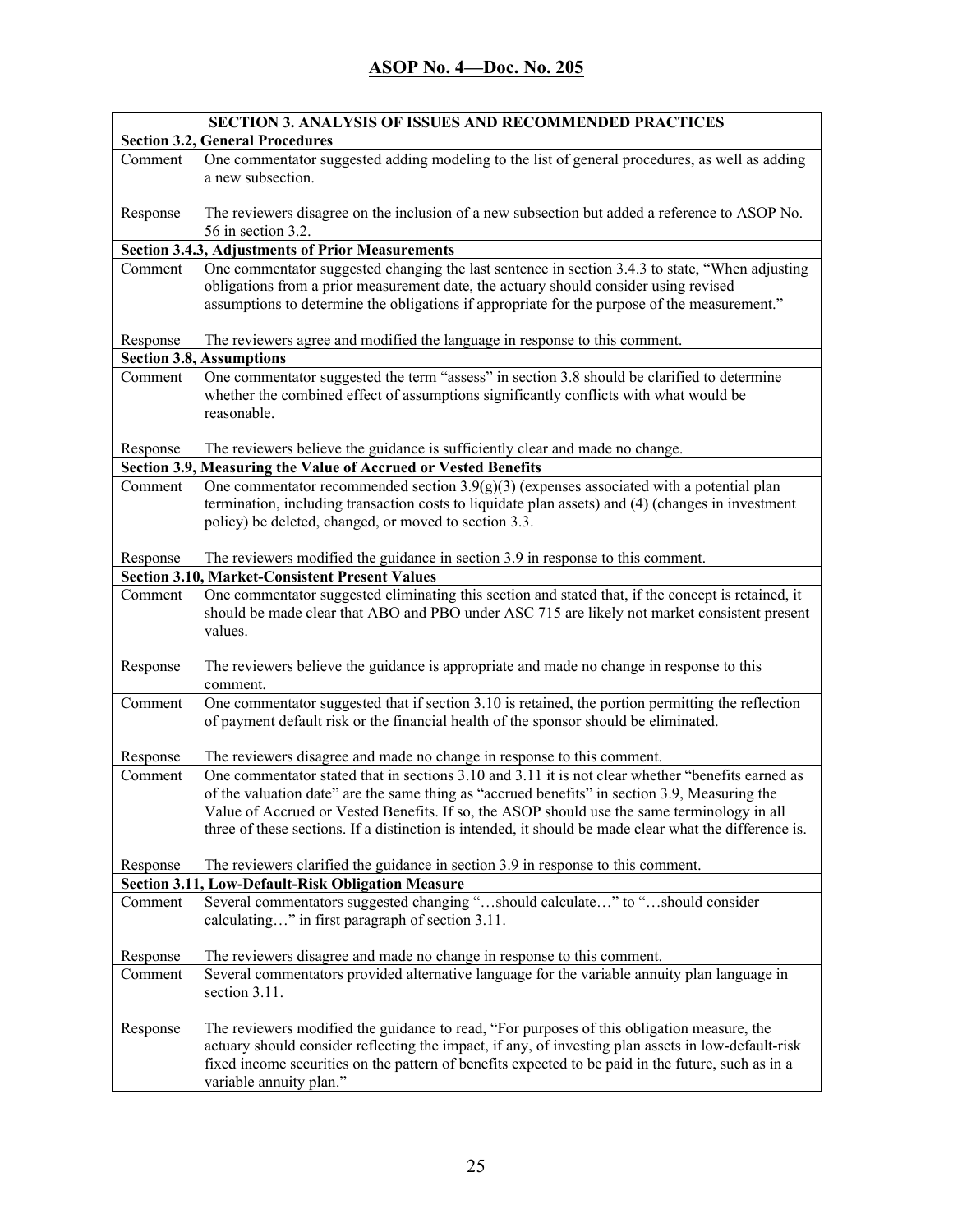| Comment  | One commentator felt the ASB should include an explanation about why and how including<br>LDROM disclosure provides appropriate and useful information for the intended user for                                                                                                                                                                                                                                                                                                                                                                                                                                                                                                                      |
|----------|-------------------------------------------------------------------------------------------------------------------------------------------------------------------------------------------------------------------------------------------------------------------------------------------------------------------------------------------------------------------------------------------------------------------------------------------------------------------------------------------------------------------------------------------------------------------------------------------------------------------------------------------------------------------------------------------------------|
|          | inclusion in all funding valuations.                                                                                                                                                                                                                                                                                                                                                                                                                                                                                                                                                                                                                                                                  |
| Response | The reviewers believe the guidance is appropriate and note the transmittal memorandum of the<br>ASOP states, "this additional disclosure provides a more complete assessment of a plan's<br>funded status and provides additional information regarding the security of benefits that members<br>have earned as of the measurement date."                                                                                                                                                                                                                                                                                                                                                             |
| Comment  | One commentator stated it is not clear what "costs accrued" means in the context of section 3.11.                                                                                                                                                                                                                                                                                                                                                                                                                                                                                                                                                                                                     |
| Response | The reviewers agree and clarified the guidance in response to this comment.                                                                                                                                                                                                                                                                                                                                                                                                                                                                                                                                                                                                                           |
| Comment  | One commentator suggested modifying the language in the fourth paragraph of section 3.11 to<br>state, "When plan provisions create pension obligations that are difficult to appropriately<br>measure using traditional valuation procedures, such as benefits affected by actual investment<br>returns, movements in a market index, or other similar factors, the actuary should consider using<br>alternative valuation procedures such as those described under section 3.5.3, including the use of<br>alternative discount rates if indicated by such procedures, to calculate the low-default-risk<br>obligation measure of those benefits earned or costs accrued as of the measurement date." |
| Response | The reviewers disagree and made no change in response to this comment. The reviewers note<br>modifications were made to the fifth paragraph as follows: "For purposes of this obligation<br>measure, the actuary should consider reflecting the impact, if any, of investing plan assets in low-<br>default-risk fixed income securities on the pattern of benefits expected to be paid in the future,<br>such as in a variable annuity plan."                                                                                                                                                                                                                                                        |
|          | <b>Section 3.14, Amortization Method</b>                                                                                                                                                                                                                                                                                                                                                                                                                                                                                                                                                                                                                                                              |
| Comment  | One commentator felt section 3.14 should state that the actuary should "consider" the items<br>listed, not that the actuary should necessarily "take them into account," as some of them may not<br>be necessary or appropriate to take into account.                                                                                                                                                                                                                                                                                                                                                                                                                                                 |
| Response | The reviewers note that the guidance in section 3.14 states, "the actuary should take into account<br>factors including, but not limited to, the following, if applicable." Therefore, the reviewers made<br>no change.                                                                                                                                                                                                                                                                                                                                                                                                                                                                               |
| Comment  | One commentator suggested requiring that a reasonable actuarially determined contribution use<br>an amortization method that is designed to fully amortize the unfunded actuarial liability.                                                                                                                                                                                                                                                                                                                                                                                                                                                                                                          |
| Response | The reviewers believe the guidance is appropriate and made no change.                                                                                                                                                                                                                                                                                                                                                                                                                                                                                                                                                                                                                                 |
|          | <b>Section 3.17, Allocation Procedure</b>                                                                                                                                                                                                                                                                                                                                                                                                                                                                                                                                                                                                                                                             |
| Comment  | One commentator felt section 3.17 should state that the actuary should "consider" the items<br>listed, not that the actuary should necessarily "take them into account," as some of them may not<br>be necessary or appropriate to take into account (e.g., relevant input from the principal,<br>potentially intergenerational equity).                                                                                                                                                                                                                                                                                                                                                              |
| Response | The reviewers disagree and made no change.                                                                                                                                                                                                                                                                                                                                                                                                                                                                                                                                                                                                                                                            |
|          | Section 3.19, Implications of Contribution Allocation Procedure or Funding Policy                                                                                                                                                                                                                                                                                                                                                                                                                                                                                                                                                                                                                     |
| Comment  | One commentator felt the disclosure contemplated in section 3.19(b) should not be required as<br>long as the contribution allocation procedure produces an expected contribution that exceeds<br>normal cost plus interest on the unfunded.                                                                                                                                                                                                                                                                                                                                                                                                                                                           |
| Response | The reviewers believe the guidance is appropriate and made no change. The reviewers note that<br>the guidance states, "For purposes of this section, the actuary may presume that all assumptions<br>will be realized and the plan sponsor (or other contributing entity) will make contributions<br>anticipated by the contribution allocation procedure or funding policy."                                                                                                                                                                                                                                                                                                                         |